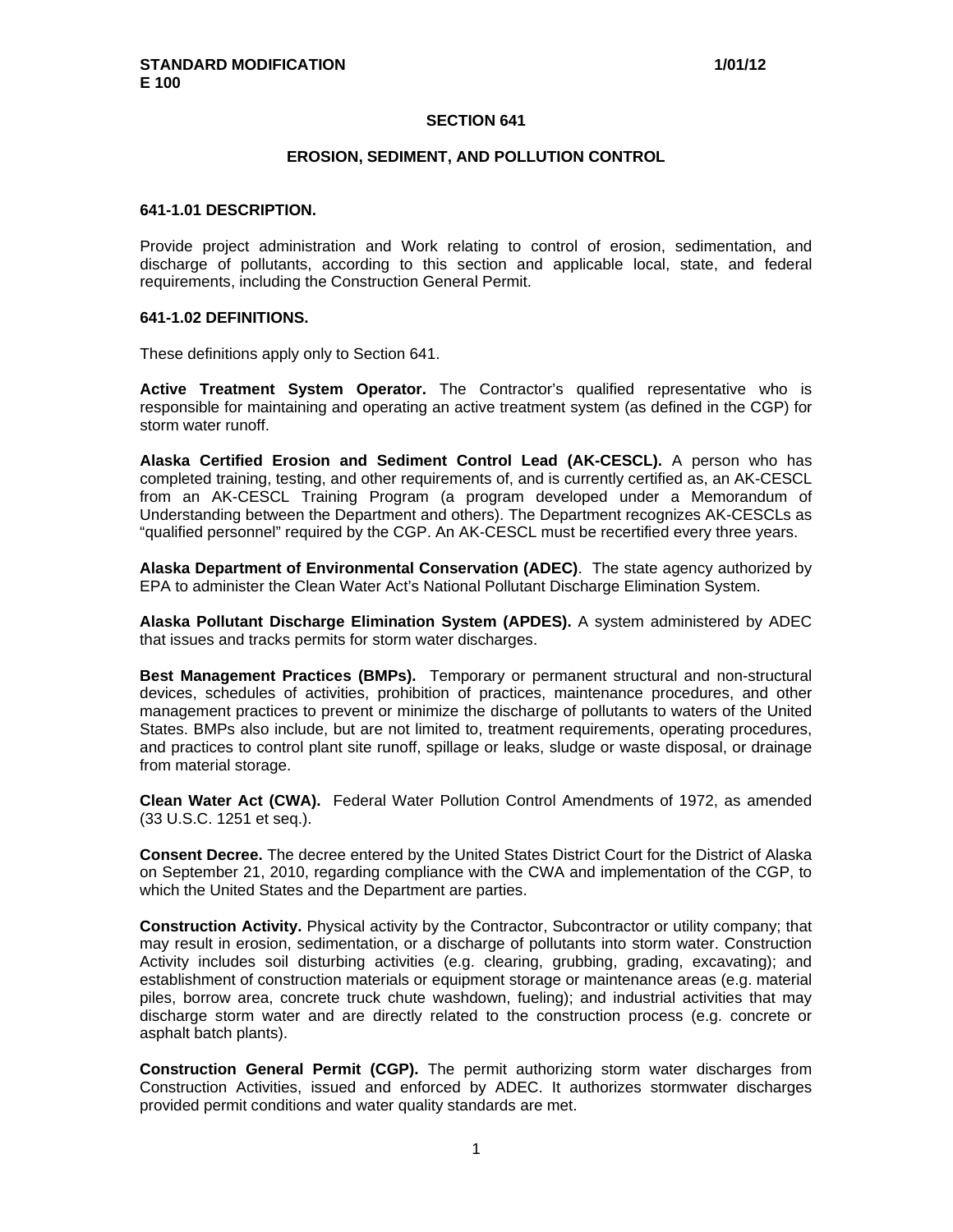**Corp of Engineers Permit (COE Permit).** A U.S. Army Corp of Engineers Permit for construction in waters of the US. Such permit may be issued under Section 10 of the Rivers and Harbors Act of 1899, or Section 404 of the Clean Water Act.

**Electronic Notice of Intent (eNOI).** The electronic Notice of Intent submitted to ADEC, to obtain coverage under the CGP.

**Electronic Notice of Termination (eNOT).** The electronic Notice of Termination submitted to ADEC, to end coverage under the CGP.

**Environmental Protection Agency (EPA).** A federal agency charged to protect human health and the environment.

**Erosion and Sediment Control Plan (ESCP).** The Department's project specific document that illustrates measures to control erosion and sediment on the project. The ESCP provides bidders with the basis for cost estimating and guidance for developing an acceptable Storm Water Pollutant Prevention Plan (SWPPP).

**Final Stabilization.** Is defined in this section as it is defined in the CGP.

**Hazardous Material Control Plan (HMCP).** The Contractor's detailed project specific plan for prevention of pollution from storage, use, transfer, containment, cleanup, and disposal of hazardous material (including, but are not limited to, petroleum products related to construction activities and equipment). The HMCP is included as an appendix to the SWPPP.

**Inspection.** An inspection required by the CGP or the SWPPP, usually performed together by the Contractor's SWPPP Manager and Department's Stormwater Inspector.

**Municipal Separate Storm Sewer System (MS4) Permit.** An ADEC storm water discharge permit issued to certain local governments and other public bodies, for operation of storm water conveyances and drainage systems. See CGP for further definition.

**Multi-Sector General Permit (MSGP).** The Alaska Pollutant Discharge Elimination System General Permit for storm water discharges associated with industrial activity.

**Operator(s).** The party or co-parties associated with a regulated activity that has responsibility to obtain permit coverage under the CGP. "Operator" for the purpose of the CGP and in the context of storm water associated with construction activity, means any party associated with a construction project that meets either of the following two criteria:

- 1. The party has operational control over construction plans and specifications, including the ability to make modifications to those plans and specifications; or
- 2. The party has day to day operational control of those activities at a project which are necessary to ensure compliance with a SWPPP for the site or other permit conditions (e.g. they are authorized to direct workers at a site to carry out activities required by the SWPPP or comply with other permit conditions).

**Pollutant.** Any substance or item meeting the definition of pollutant contained in 40 CFR § 122.2. A partial listing from this definition includes: dredged spoil, solid waste, sewage, garbage, sewage sludge, chemical wastes, biological materials, wrecked or discarded equipment, rock, sand, cellar dirt and industrial or municipal waste.

**Project Zone.** The physical area provided by the Department for Construction. The Project Zone includes the area of highway or facility under construction, project staging and equipment areas, and material and disposal sites; when those areas, routes and sites, are provided by the Department by the Contract and are directly related to the Contract.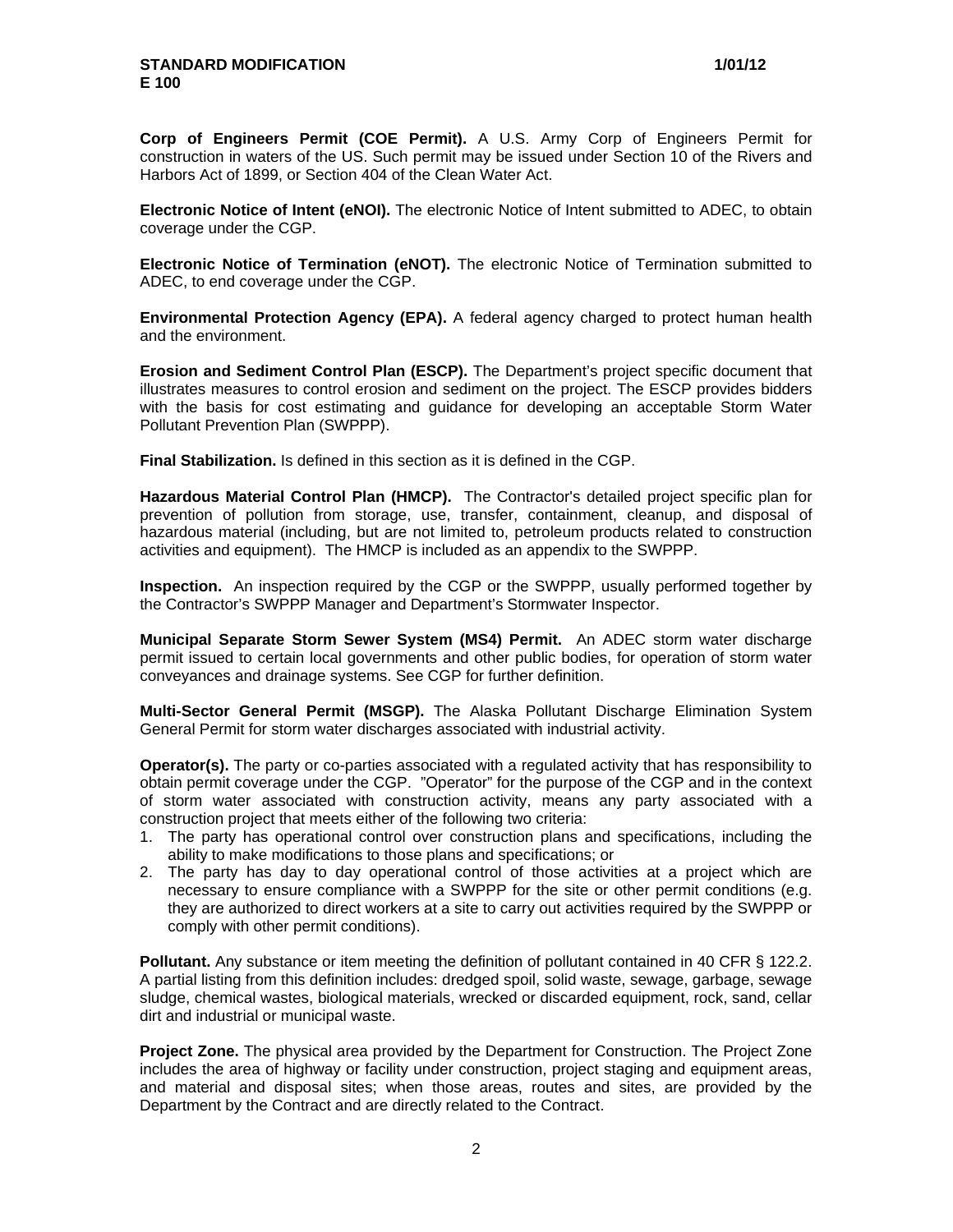Material sites, material processing sites, disposal sites, haul routes, staging and equipment storage areas; that are furnished by the Contractor or a commercial operator, are not included in the Project Zone.

**Records.** Any record, report, information, document or photograph required to be created or maintained pursuant to the requirements of the Consent Decree, the CGP, the CGP storm water requirements of the Clean Water Act; and applicable local, state, and federal laws and regulations regarding document preservation.

**Spill Prevention, Control and Countermeasure Plan (SPCC Plan).** The Contractor's detailed plan for petroleum spill prevention and control measures, that meet the requirements of 40 CFR 112.

**Spill Response Field Representative.** The Contractor's representative with authority and responsibility for managing, implementing, and executing the HMCP and SPCC Plan.

**Storm Event.** A rainfall event that produces more than 0.5 inch of precipitation in 24 hours and that is separated from the previous storm event by at least 3 days of dry weather.

**Storm Water Pollution Prevention Plan (SWPPP).** The Contractor's detailed project specific plan to minimize erosion and contain sediment within the Project Zone, and to prevent discharge of pollutants that exceed applicable water quality standards. The SWPPP includes, but is not limited to, amendments, records of activities, inspection schedules and reports, qualifications of key personnel, and all other documentation, required by the CGP and this specification, and other applicable local, state, and federal laws and regulations.

**Storm Water Pollution Prevention Plan Two (SWPPP2).** The Contractor's detailed project specific plan to comply with CGP or MSGP requirements, for Contractor construction-related activities outside the Project Zone.

**Subcontractor Spill Response Coordinator.** The subcontractor's representative with authority and responsibility for coordinating the subcontractor's activities in compliance with the HMCP and SPCC Plan.

**Subcontractor SWPPP Coordinator.** The subcontractor's representative with authority to direct the subcontractor's work, and who is responsible for coordination with the Superintendent and SWPPP Manager, and for the subcontractor's compliance with the SWPPP.

**Superintendent.** The Contractor's duly authorized representative in responsible charge of the work. The Superintendent has responsibility and authority for the overall operation of the Project and for Contractor furnished sites and facilities directly related to the Project.

**SWPPP Amendment.** A revision or document that adds to, deletes from, or modifies the SWPPP.

**SWPPP Manager.** The Contractor's qualified representative who conducts Inspections, updates SWPPP records, and has authority to suspend work and to implement corrective actions required for CGP compliance.

**SWPPP Preparer.** The Contractor's qualified representative who is responsible for developing the initial SWPPP.

**Utility Spill Response Coordinator.** The Utility's representative with authority and responsibility for coordinating the Utility's activities in compliance with the HMCP and SPCC Plan.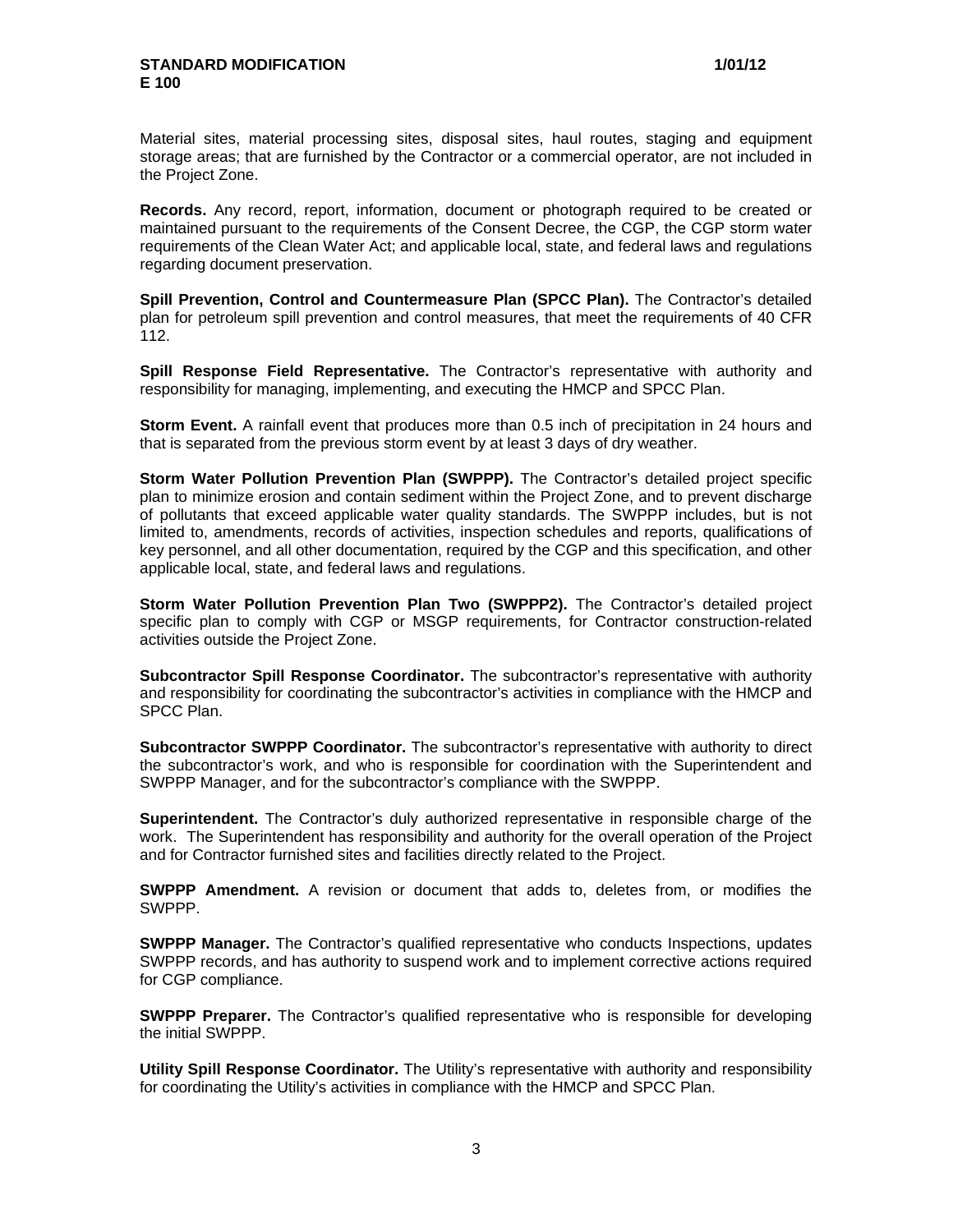**Utility SWPPP Coordinator.** The Utility's representative with authority to direct the Utility's work, and who is responsible for coordination with the Superintendent and SWPPP Manager, and for the Utility's compliance with the SWPPP.

### **641-1.03 PLAN AND PERMIT SUBMITTALS.**

For plans listed in Subsection 108-1.03.5 (SWPPP and HMCP) use the Contractor submission and Department review deadlines identified in Subsection 641-1.03.

Partial and incomplete submittals will not be accepted for review. Any submittal that is resubmitted or revised after submission, but before the review is completed, will restart the submittal review timeline. No additional Contract time or additional compensation will be allowed due to delays caused by partial or incomplete submittals, or required re-submittals.

1. Storm Water Pollution Prevention Plan. Submit an electronic copy and three hard copies of the SWPPP to the Engineer for approval. Deliver these documents to the Engineer at least 21 days before beginning Construction Activity. Organize and bind the SWPPP and related documents for submittal according to the requirements of Subsection 641-2.01.2.

The Department will review the SWPPP submittals within 14 days after they are received. Submittals will be returned to the Contractor, and marked as either "rejected" with reasons listed or as "approved" by the Department. When the submittal is rejected, the Contractor must revise and resubmit the SWPPP. The 14 day review period will restart when the contractor submits an electronic copy and three hard copies of the revised SWPPP to the Engineer for approval.

After the SWPPP is approved by the Department, the Contractor must sign and certify the approved SWPPP. See Item 4 for further SWPPP submittal requirements.

- 2. Hazardous Material Control Plan. Submit an electronic copy and three hard copies of the HMCP, as an appendix to the SWPPP, to the Engineer for approval. The HMCP submittal and review timeline, and signature requirements are the same as the SWPPP.
- 3. Spill Prevention, Control and Countermeasure Plan. When a SPCC Plan is required under Subsection 641-2.03, submit an electronic copy and three signed hard copies of the SPCC Plan to the Engineer. Deliver these documents to the Engineer at least 21 days before beginning Construction Activity. The Department reserves the right to review the SPCC Plan and require modifications.
- 4. CGP Coverage. The Contractor is responsible for permitting of Contractor and subcontractor Construction Activities related to the Project. Do not use the SWPPP for Construction Activities outside the Project Zone where the Department is not an operator. Use a SWPPP2 for Construction Activities outside the Project Zone.

After Department approval of the SWPPP and prior to beginning Construction Activity, submit an eNOI with the required fee to ADEC for coverage under the Construction General Permit (CGP). Submit a copy of the signed eNOI and ADEC's written acknowledgement (by letter or other document), to the Engineer as soon as practicable and no later than three days after filing eNOI or receiving a written response.

Do not begin Construction Activity until the conditions listed in Subsection 641-3.01.1 are completed.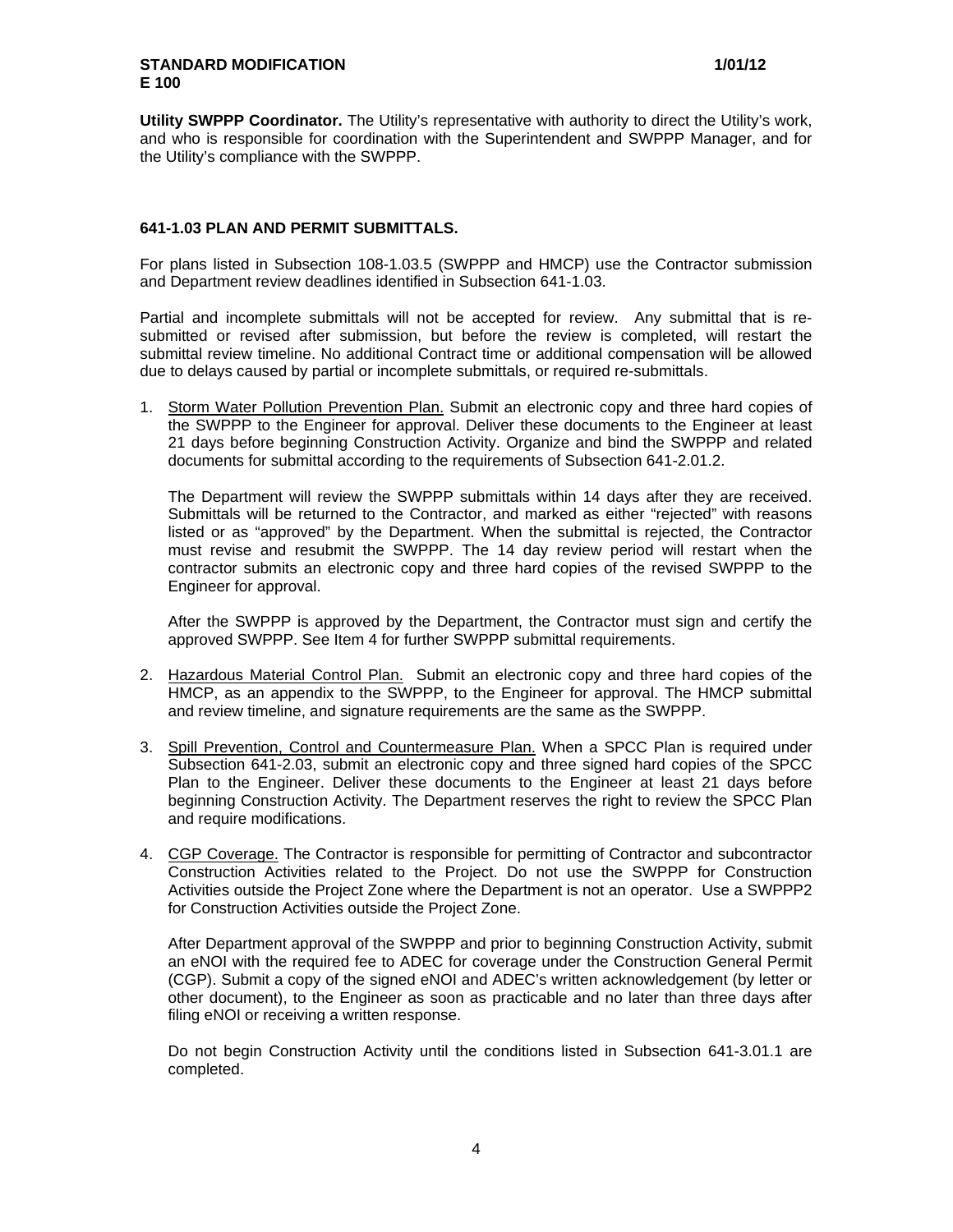The Department will submit an eNOI to ADEC for Construction Activities inside the Project Zone. The Engineer will provide the Contractor with a copy of the Department's eNOI and ADEC's written acknowledgment (by letter or other document), for inclusion in the SWPPP.

Before Construction Activities occur transmit to the Engineer an electronic copy of the approved and certified SWPPP, with signed Delegations of Signature Authorities, SWPPP Certifications, both permittee's signed eNOIs and ADEC's written acknowledgement.

- 5. Ending CGP Coverage. Submit an eNOT to ADEC within 30 days after the Engineer has determined the conditions listed in Subsection 641-3.01.6 have been met. Submit a copy of the signed eNOT and ADEC's acknowledgement letter to the Department within three days of filing the eNOT or receiving a written response.
- 6. ADEC SWPPP Review. When CGP Part 2.1.3, requires ADEC SWPPP review:
	- a. Transmit a copy of the Department-approved SWPPP to ADEC using delivery receipt confirmation;
	- b. Transmit a copy of the delivery receipt confirmation to the Engineer within seven days of receiving the confirmation; and
	- c. Retain a copy of delivery receipt confirmation in the SWPPP.
- 7. Local Government SWPPP Review. When local government or the CGP Part 2.1.4, requires local government review:
	- a. Transmit a copy of the Department-approved SWPPP and other information as required to local government, with the required fee. Use delivery receipt confirmation;
	- b. Transmit a copy of the delivery receipt confirmation to the Engineer within seven days of receiving the confirmation;
	- c. Transmit a copy of any comments by the local government to the Engineer within seven days of receipt;
	- d. Amend the SWPPP as necessary to address local government comments and transmit SWPPP Amendments to the Engineer within seven days of receipt of the comments;
	- e. Include a copy of local government SWPPP review letter in the SWPPP; and
	- f. File a notification with local government that the project is ending.
- 8. Modifying Contractor's eNOI. When required by The CGP Part 2.7, modify your eNOI to update or correct information. Reasons for modification include a change in start or end dates, small changes in number of acres to be disturbed, change in decision to use or not use treatment chemicals, or change in location of SWPPP Records.

The Contractor must submit an eNOT and then submit a new eNOI instead of an eNOI modification when: the operator has changed, the original eNOI indicates disturbed area less than five acres and the project will disturb more than five acres, or a project over five disturbed acres grows by more than 50%.

### **641-1.04 PERSONNEL QUALIFICATIONS.**

Provide documentation in the SWPPP that the individuals serving in these positions meet the personnel qualifications.

The SWPPP Preparer must meet at least one of the following qualifications:

- a. Current certification as a Certified Professional in Erosion and Sediment Control (CPESC);
- b. Current certification as AK-CESCL, and at least two years experience in erosion and sediment control, as a SWPPP Manager or SWPPP writer, or equivalent. Provide documentation including project names, project timelines, and work responsibilities demonstrating the experience requirement; or
- c. Professional Engineer registered in the State of Alaska with current certification as AK-CESCL.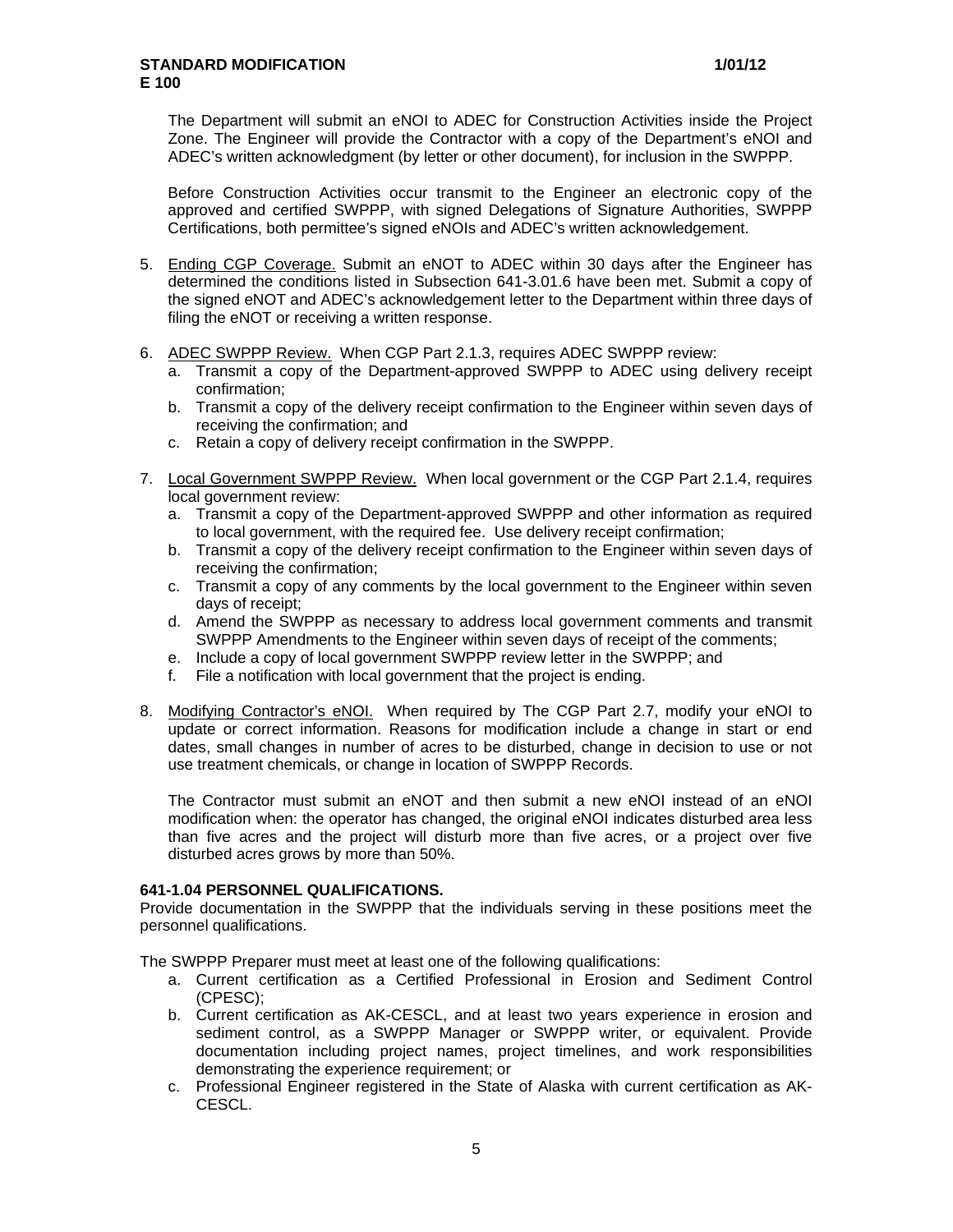For Projects disturbing more than 20 acres, the SWPPP Preparer must also have completed a SWPPP Preparation course.

The Superintendent must meet the following qualifications:

- a. Current certification as AK-CESCL; and
- b. Duly authorized representative, as defined in the CGP, Appendix A, Part 1.12.3.

The SWPPP Manager must have current certification as AK-CESCL and must meet the CGP experience, training, and authority requirements identified for the Storm Water Lead and Storm Water Inspector positions as defined in the CGP, Appendix C, Qualified Person.

The Active Treatment System (ATS) operator must have current certification as AK-CESCL, and be knowledgeable in the principals and practices of treatment systems in general, and the operation of the project-specific ATS. The ATS operator must have at least three months field experience with ATS, or completion of an ATS manufacturer's training course, or completion of system operators certification course.

The Department accepts people having any of the following certificates as equivalent to AK-CESCL, if the certificates are current according to the sponsoring organization's policies:

- a. CPESC, Certified Professional in Erosion and Sediment Control; or
- b. CISEC, Certified Inspector in Sediment and Erosion Control.

# **641-1.05 SIGNATURE/CERTIFICATION REQUIREMENTS AND DELEGATIONS.**

- 1. eNOI and eNOT. The eNOI and eNOT must be signed and certified by a responsible corporate officer according to CGP Appendix A, Part 1.12.2. Signature and certification authority for the eNOI and eNOT cannot be delegated.
- 2. Delegation of Signature Authority for Other SWPPP Documents and Reports.

Use Form 25D-108 to delegate signature authority and certification authority to the Superintendent position, according to CGP Appendix A, Part 1.12.3, for the SWPPP, Inspection Reports and other reports required by the CGP. The Superintendent position is responsible for signing and certifying the SWPPP, Inspection Reports, and other reports required by the CGP, except the eNOI and eNOT.

The Engineer will provide the Department's delegation Form 25D-107, which the Contractor must include in the SWPPP.

- 3. Subcontractor Certification. Subcontractors must certify that they have read and will abide by the CGP and the conditions of the project SWPPP.
- 4. Signatures and Initials. Handwrite signatures or initials on CGP documents and SWPPP forms, wherever a signature or initial is required.

### **641-1.06 RESPONSIBILITY FOR STORM WATER PERMIT COVERAGE.**

- 1. The Department and the Contractor are jointly responsible for permitting and permit compliance within the Project Zone.
- 2. The Contractor is responsible for permitting and permit compliance outside the Project Zone. The Contractor has sole responsibility for compliance with ADEC, COE and other applicable federal, state, and local requirements, and for securing all necessary clearances, rights, and permits. Subsection 107-1.02 describes the requirement to obtain permits, and to provide permit documents to the Engineer.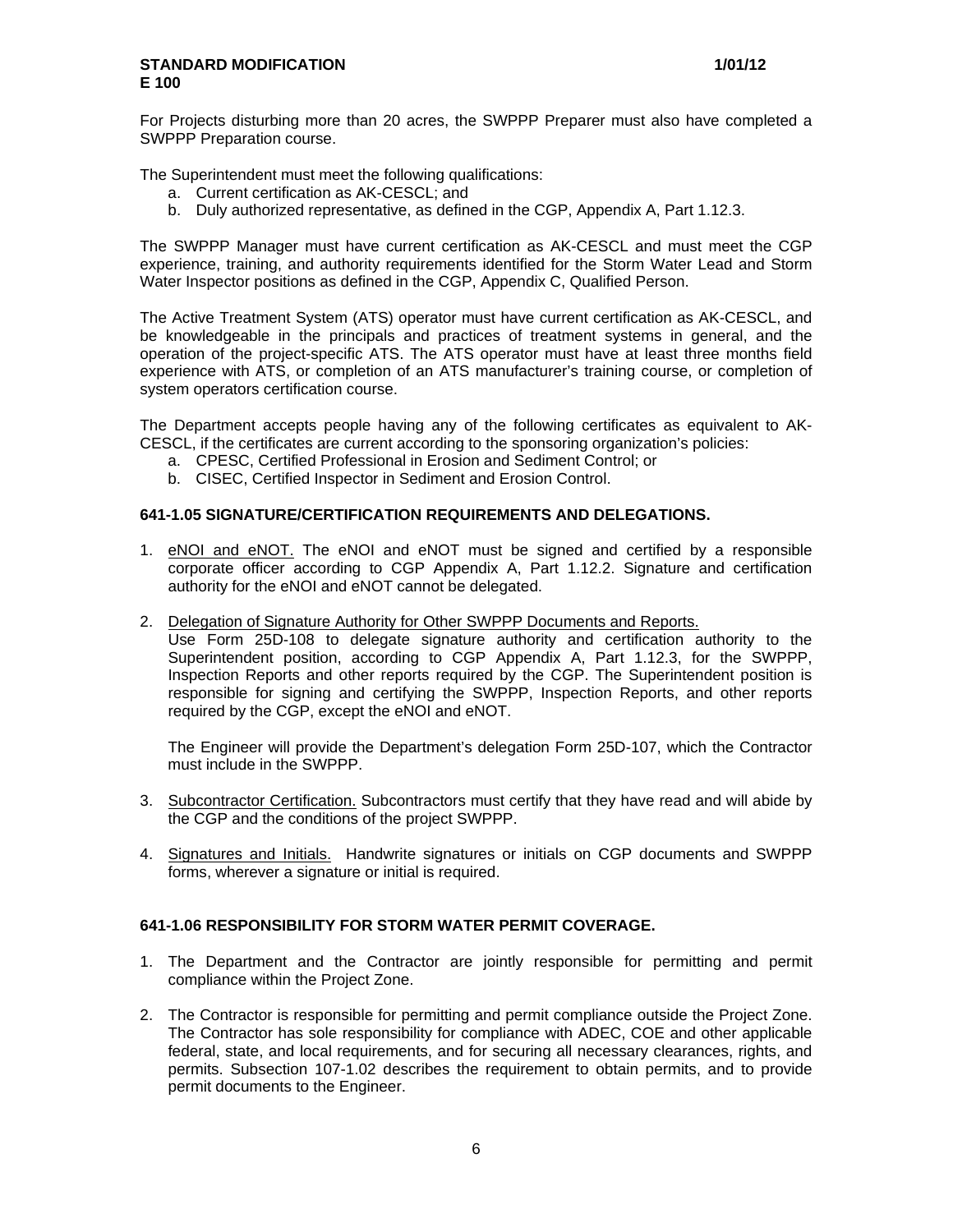- 3. An entity that owns or operates, a commercial plant (as defined in Subsection 108-1.01.3) or material source or disposal site outside the Project Zone, is responsible for permitting and permit compliance. The Contractor has sole responsibility to verify that the entity has appropriate permit coverage. Subsection 107-1.02 describes the requirement to obtain permits, and to provide permit documents to the Engineer.
- 4. The Department is not responsible for permitting or permit compliance, and is not liable for fines resulting from noncompliance with permit conditions:
	- a. For areas outside the Project Zone;
	- b. For Construction Activity and Support Activities outside the Project Zone; and
	- c. For commercial plants, commercial material sources, and commercial disposal sites.

# **641-1.07 UTILITY. (Reserved for Regions)**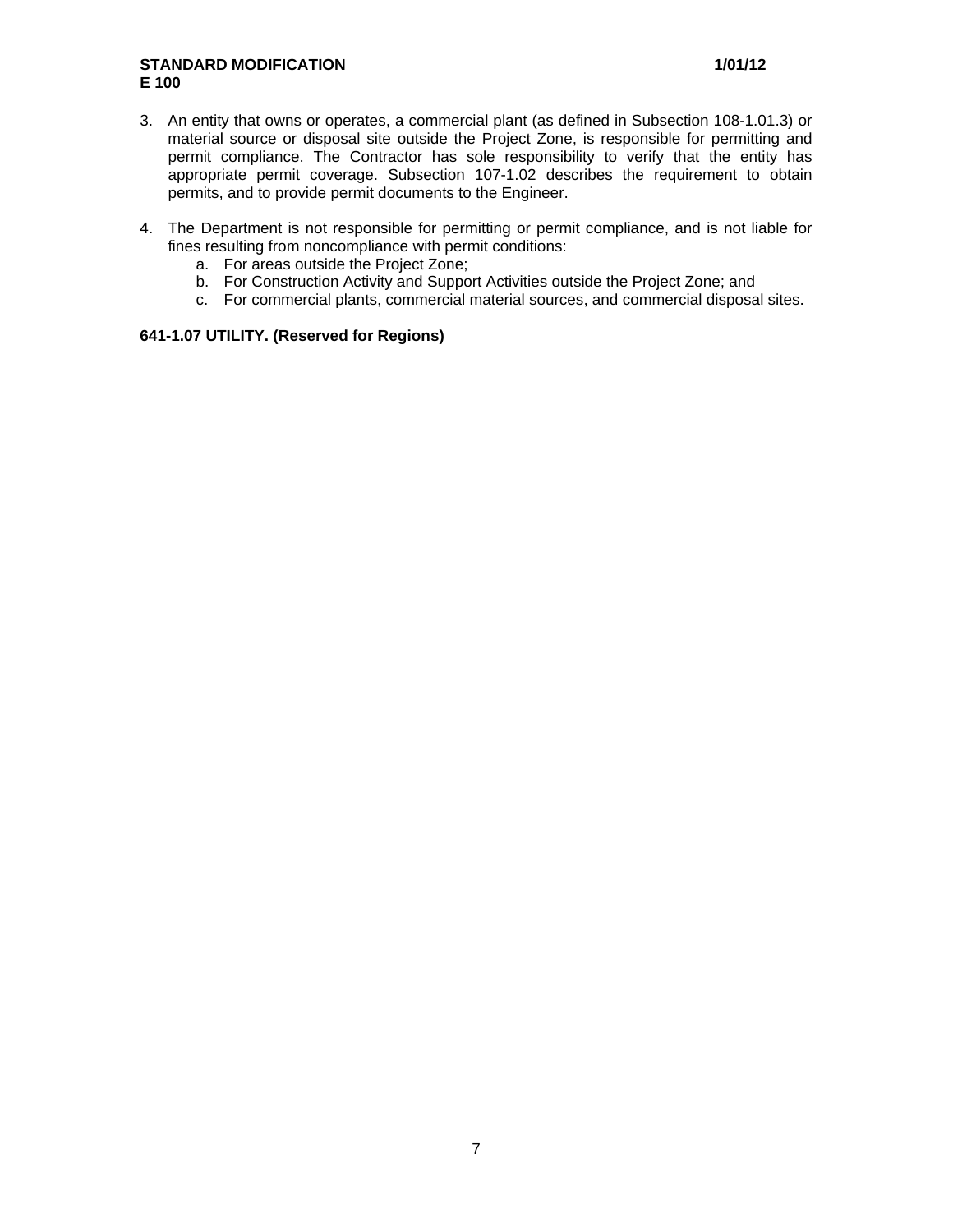### **641-2.01 STORM WATER POLLUTION PREVENTION PLAN (SWPPP) REQUIREMENTS.**

#### 1. SWPPP Preparer and Pre-Construction Site Visit.

Use a SWPPP Preparer to develop the SWPPP and associated documents, according to the requirements of the CGP and COE permit. The SWPPP Preparer must put their name, qualifications (including the expiration date of any certifications), title and company name in the SWPPP.

The SWPPP Preparer must conduct a pre-construction inspection at the Project site before construction activity begins. If the SWPPP Preparer is not a Contractor employee, the SWPPP Preparer must visit the site accompanied by the Contractor. Give the Department at least seven days notice of the site visit, so that the Department may participate.

During the pre-construction inspection, the SWPPP Preparer must identify, or if a draft of the SWPPP has already been prepared verify that the SWPPP fully addresses and describes:

- a. Opportunities to phase construction activities;
- b. Appropriate BMPs and their sequencing; and
- c. Sediment controls that must be installed prior to beginning Construction Activities.

Document the SWPPP Preparer's pre-construction inspection in the SWPPP on Form 25D-106, SWPPP Pre-Construction Site Visit, including the names of attendees and the date.

#### 2. Developing the SWPPP.

Use the Department's ESCP, Environmental commitments, and other Contract documents as a starting point for developing the SWPPP. The approved SWPPP replaces the ESCP.

Develop the SWPPP with sections and appendices, according to the current DOT&PF SWPPP template. Include information required by the Contract and the CGP.

Obtain the following forms after they have been completed by the Department and include them in the SWPPP:

- SWPPP Delegation of Signature Authority DOT&PF (25D-107)
- SWPPP Certification for DOT&PF (25D-109)
- SWPPP Delayed Action Item Report (25D-113)

Use the following Department forms for recording information in the SWPPP:

- SWPPP Amendment Log (25D-114)
- SWPPP Certification for Contractor (25D-111)
- SWPPP Construction Site Inspection Report (25D-100)
- SWPPP Corrective Action Log (25D-112)
- SWPPP Daily Record of Rainfall (25D-115)
- SWPPP Delegation of Signature Authority Contractor (25D-108)
- SWPPP Grading and Stabilization Activities Log (25D-110)
- SWPPP Pre-Construction Site Visit (25D-106)
- SWPPP Project Staff Tracking (25D-127)
- SWPPP Subcontractor Certification (25D-105)
- SWPPP Training Log (25D-125)

SWPPP Template and Forms are available online at: http://www.dot.state.ak.us/stwddes/dcsconst/pop\_constforms.shtml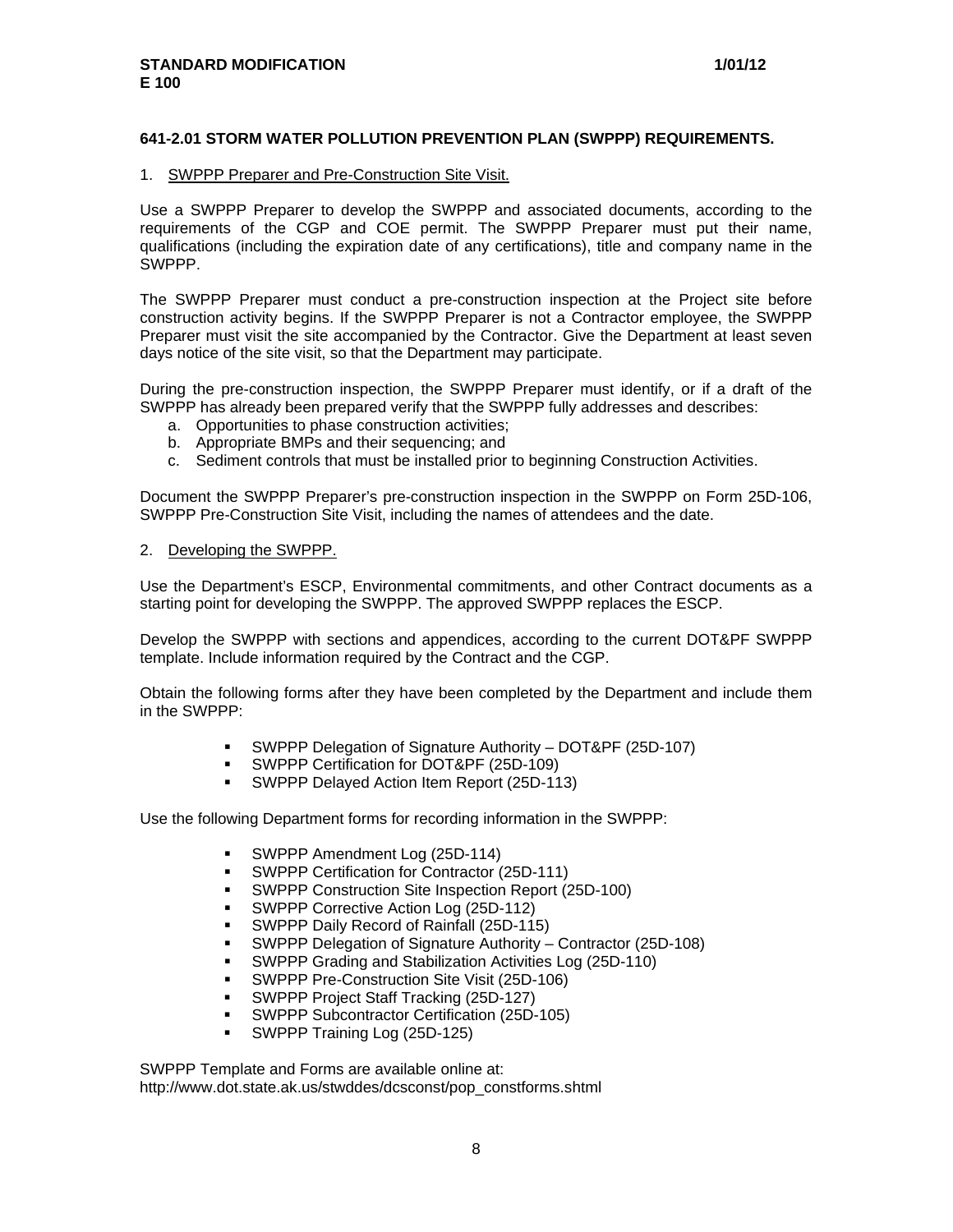Compile the SWPPP in three ring binders with tabbed and labeled dividers for each section and appendix.

### 3. SWPPP Considerations and Contents.

The SWPPP must provide erosion and sediment control measures for all Construction Activity within the Project Zone. Construction activity outside the Project Zone must have permit coverage, using a separate SWPPP2, and separate Contractor Inspections.

The SWPPP must consider the activities of the Contractor and all subcontractors and utility companies performing work in the Project Zone. The SWPPP must describe the roles and responsibilities of the Contractor, subcontractors, utility companies, and the Department with regard to implementation of the SWPPP. The SWPPP must identify all operators for the Project, including utility companies performing Construction Activity, and identify the areas:

- a. Over which each operator has operational control; and
- b. Where the Department and Contractor are co-operators.

For work outside the Project Zone the SWPPP must identify the entity that has stormwater permit coverage, the operator, and the areas that are:

- a. Dedicated to the Project and where the Department is not an operator; and
- b. Not dedicated to the project, but used for the project.

Develop the SWPPP according to the requirements of the CGP and this specification. Account for the Contractor's construction methods and phasing. Identify the amount of mean annual precipitation.

Comply with the CGP Part 1.4 .2 Allowable Non-Storm Water Discharges. List locations where authorized non-storm water will be used, including the types of water that will be used on-site.

Include the Department's Antidegredation Analysis in the SWPPP if storm water from the Project Zone discharges into receiving water that is considered a high quality water and that constitutes an outstanding national resource, according to CGP Part 2.1.5.

There are special requirements in the CGP Part 3.2, for storm water discharges into an impaired water body, and they may include monitoring of storm water discharges. For Projects meeting the permit criteria, the Department will initiate a monitoring program for the storm water within the Project Zone, and will provide the required information and reports for inclusion in the SWPPP. The Contractor is responsible for monitoring and reporting outside the Project Zone.

Preserve natural topsoil unless infeasible. Delineate the site according to CGP Part 4.1. Use stakes, flags, or silt fence, etc. to identifying areas where land disturbing activities will occur and areas that will be left undisturbed. Minimize the amount of soil exposed during Construction activity according to CGP Part 4.1.2.

Comply with CGP Part 4.3, requirements for dewatering for trenches and excavations.

The SWPPP must identify specific areas where potential erosion, sedimentation, or pollution may occur. The potential for wind erosion must be addressed. The potential for erosion at drainage structures must be addressed.

Describe methods and time limits, to initiate temporary or permanent soil stabilization. For areas with mean annual precipitation of:

- a. 40 inches or less, initiate stabilization as soon as practicable and within 14 days; or
- b. Greater than 40 inches, initiate stabilization as soon as practicable and within seven days.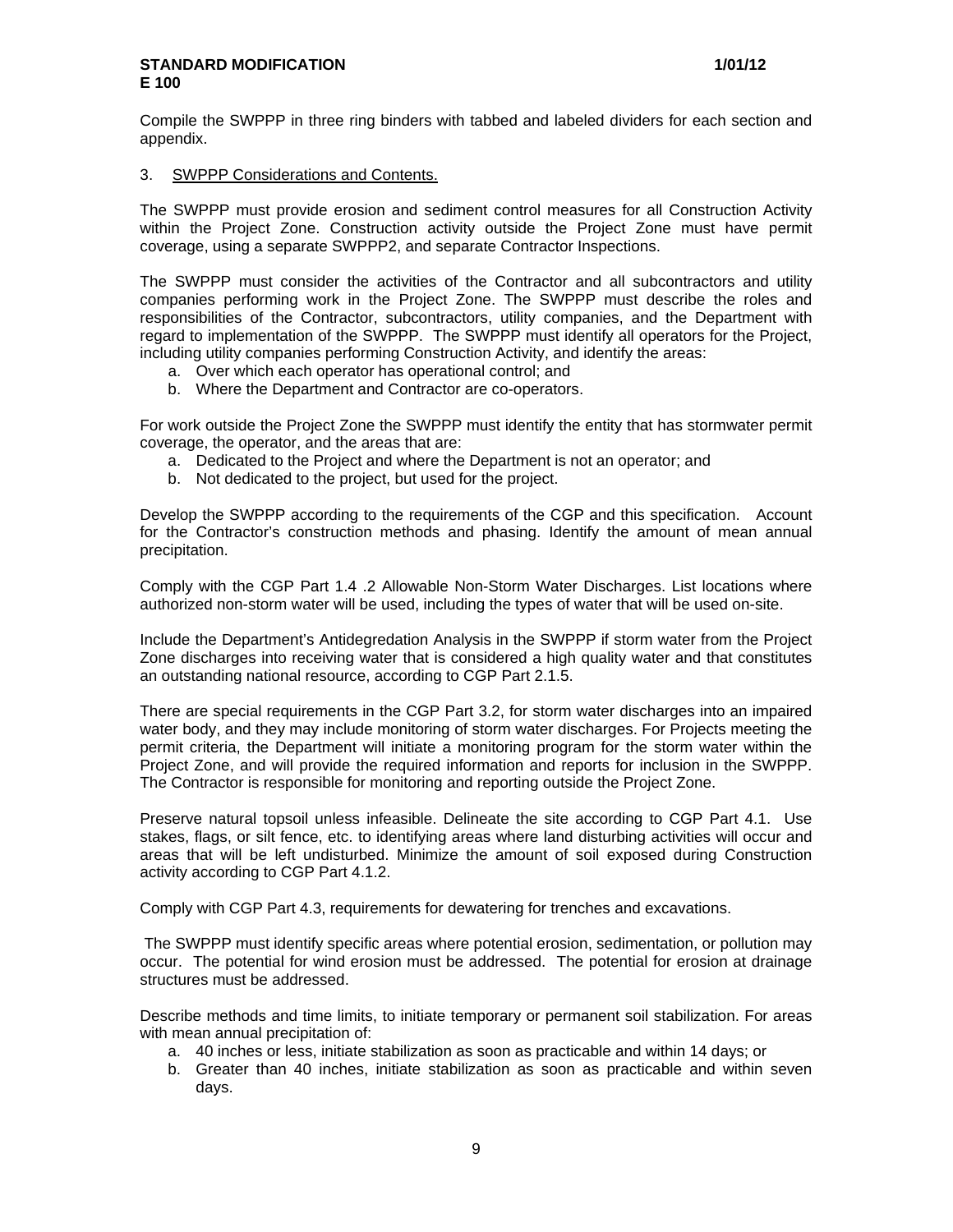Within seven days of initiating final stabilization, either complete final stabilization or continue maintenance of work until final stabilization is complete.

Include in the "Stabilize Soils" section of the SWPPP, a description of how you will minimize the amount of disturbed and unstabilized ground in the fall season. Identify anticipated dates of fall freeze-up and spring thaw. Describe how you will stabilize areas when it is close to or past the seasonal time of snow cover or frozen conditions, and before the first seasonal thaw. Include a plan for final stabilization.

Plans for Active Treatment Systems must be submitted to DEC for review at least 14 days prior to their use and the Operator of the ATS identified in the SWPPP. Any use of treatment chemicals must be identified on the NOI.

The SWPPP must provide designated areas for equipment and wheel washing, equipment fueling and maintenance, chemical storage, staging or material storage, waste or disposal sites, concrete washouts, paint and stucco washouts, and sanitary toilets. These activities must be done in designated areas that are located, to the extent practicable, away from drain inlets, conveyance channels, and waters of the US. No discharges are allowed from concrete washout, paint and stucco washout; or from release oils, curing compounds, fuels, oils, soaps, and solvents. Equipment and wheel washing water that doesn't contain detergent may be discharged on-site if it is treated before discharge.

Design temporary BMPs for a 2 year 24 hour precipitation amount. Describe BMPs in the SWPPP and in SWPPP Amendments, including source controls, sediment controls, discharge points, and temporary and permanent stabilization measures. Describe the design, placement, installation, and maintenance of each BMP, using words and drawings as appropriate. Describe the design capacity of sediment basins (including sediment ponds and traps). Provide a citation to the BMP Manual or publication used as a source for the BMP, including the title of the BMP Manual or publication, the author (individual or agency), and date of publication. If no published source was used to select or design a BMP, then the SWPPP or SWPPP amendment must state that "No BMP manual or publication was used for this design."

Describe the sequence and timing of activities that disturb soils and of BMP implementation and removal. Phase earth disturbing activities to minimize unstabilized areas, and to achieve temporary or final stabilization quickly. Whenever practicable incorporate final stabilization work into excavation, embankment and grading activities.

Identify the inspection frequency in the SWPPP:

- a. For areas where the mean annual precipitation is 15 inches or less, inspect at least once every 14 days during construction and within 24 hours of the end of a storm event ) that resulted in a discharge from the site;
- b. For areas where the mean annual precipitation is between 15 to 40 inches, inspect either once seven days or according to item a;
- c. For areas where the mean annual precipitation is 40 inches or greater, inspect once every seven days, and at least twice every seven days during periods of relatively continuous precipitation or sequential storm events.

Linear Project Inspections, described in CGP Part 6.5, are not applicable to this project.

The SWPPP must cite and incorporate applicable requirements of the Project permits, environmental commitments, COE permit, and commitments related to historic preservation. Make additional consultations or obtain permits as necessary for Contractor specific activities which were not included in the Department's permitting and consultation.

The SWPPP is a dynamic document. Keep the SWPPP current by noting installation, modification, and removal of BMPs, and by using amendments, SWPPP amendment logs,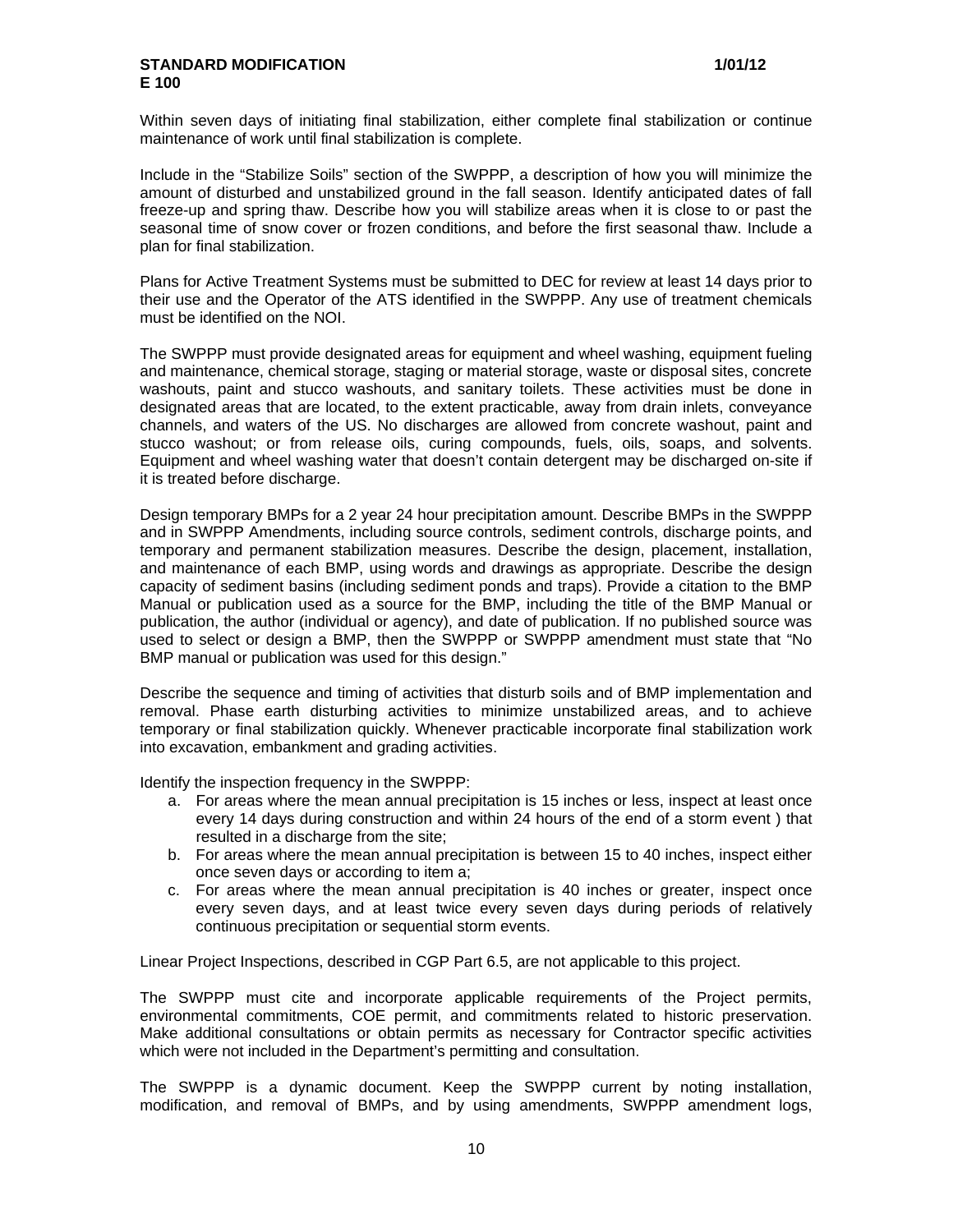Inspection Reports, corrective action logs, records of land disturbance and stabilization, and any other records necessary to document storm water pollution prevention activities and to satisfy the requirements of the Consent Decree, CGP and this specification. See Subsection 641-3.03 for more information.

### 4. Recording Personnel and Contact Information in the SWPPP.

Identify the SWPPP Manager as the Storm Water Lead and Storm Water Inspector positions in the SWPPP. Document the SWPPP Manager's responsibilities in Section 2.0 Storm Water Contacts, of the SWPPP template and:

- a. Identify that the SWPPP Manager does not have authority to sign inspection reports (unless the SWPPP Manager is also the designated project Superintendent).
- b. Identify that the SWPPP Manager cannot prepare the SWPPP unless the SWPPP Manager meets the Contract requirements for the SWPPP Preparer.

Include in the SWPPP, Records of the AK-CESCL cards or certificates for the Superintendent and SWPPP Manager, and for any acting Superintendent and acting SWPPP Managers. If the Superintendent or SWPPP Manager is replaced permanently or temporarily, by an acting Superintendent or acting SWPPP Manager; record in the SWPPP (use Form 25D-127) the names of the replacement personnel, the date of the replacement. For temporary personnel record their beginning and ending dates.

Provide 24 hour contact information for the Superintendent and SWPPP Manager. The Superintendent and SWPPP Manager must have 24 hour contact information for all Subcontractor SWPPP Coordinators and Utility SWPPP Coordinators.

Include in the SWPPP, Records of the AK-CESCL cards or certificates of ATS operators. Record names of ATS operators and their beginning and ending dates, on Form 25D-127.

The Department will provide Records of AK-CESCL cards or certificates for the Project Engineer, Stormwater Inspectors, and Monitoring Person (if applicable), and names and dates they are acting in that position. Include the Department's Records in the SWPPP Appendix. Include the department's Storm Water Inspector and Storm Water Monitoring Person (if applicable) in section 2.0 of the SWPPP.

### **641-2.02 HAZARDOUS MATERIAL CONTROL PLAN (HMCP) REQUIREMENTS.**

Prepare the HMCP for prevention of pollution from storage, use, containment, cleanup, and disposal of all hazardous material, including petroleum products related to construction activities and equipment. Include the HMCP as an appendix to the SWPPP. Compile Material Safety Data Sheets in one location and reference that location in the HMCP.

Designate a Contractor's Spill Response Field Representative with 24 hour contact information. Designate a Subcontractor Spill Response Coordinator for each subcontractor. The Superintendent and Contractor's Spill Response Field Representative must have 24 hour contact information for each Subcontractor Spill Response Coordinator and the Utility Spill Response Coordinator.

List and give the location and estimated quantities of hazardous materials (Including materials or substances listed in 40 CFR 117 and 302, and petroleum products) to be used or stored on the Project. Hazardous materials must be stored in covered storage areas. Include secondary containment for all hazardous material storage areas.

Identify the locations where fueling and maintenance activities will take place, describe the activities, and list controls to prevent the accidental spillage of petroleum products and other hazardous materials. Controls include placing absorbent pads or other suitable containment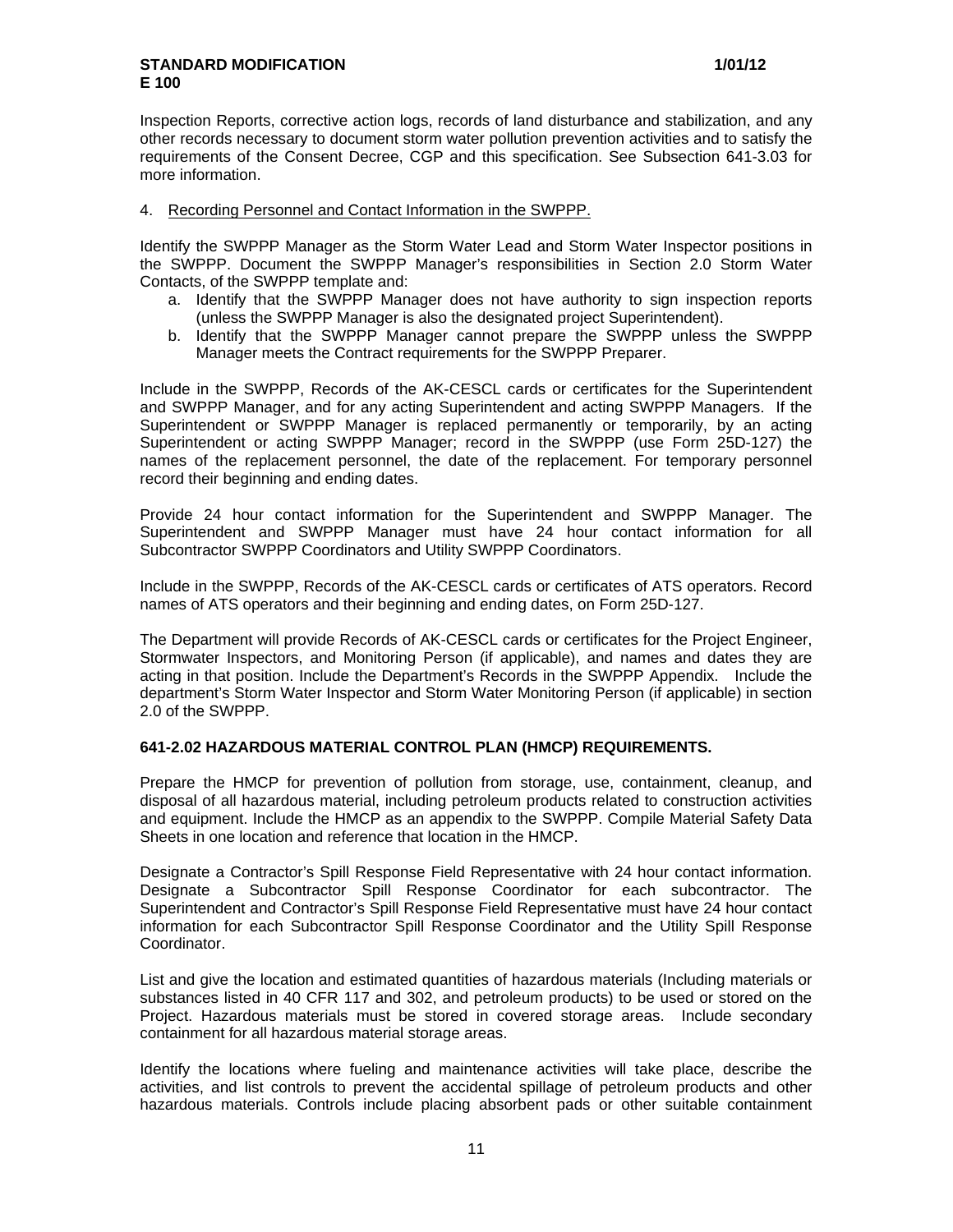under fill ports while fueling, under equipment during maintenance or repairs, and under leaky equipment.

List the types and approximate quantities of response equipment and cleanup materials available on the Project. Include a list and location map of cleanup materials, at each different work site and readily available off site (materials sources, material processing sites, disposal sites, staging areas, etc). Spill response materials must be stored in sufficient quantity at each work location, appropriate to the hazards associated with that site.

Describe procedures for containment and cleanup of hazardous materials. Describe a plan for the prevention, containment, cleanup, and disposal of soil and water contaminated by spills. Describe a plan for dealing with contaminated soil and water encountered during construction. Clean up spills or contaminated surfaces immediately.

Describe methods of disposing of waste petroleum products and other hazardous materials generated by the Project, including routine maintenance. Identify haul methods and final disposal areas. Assure final disposal areas are permitted for hazardous material disposal.

Describe methods of complying with the requirements of AS 46.04.010-900, Oil and Hazardous Substances Pollution Control, and 18 AAC 75. Include contact information for reporting hazardous materials and petroleum product spills to the Project Engineer and reporting to federal, state and local agencies.

### **641-2.03 SPILL PREVENTION, CONTROL AND COUNTERMEASURE PLAN (SPCC Plan) REQUIREMENTS.**

Prepare and implement an SPCC Plan when required by 40 CFR 112; when both of the following conditions are present on the Project:

- a. Oil or petroleum products from a spill may reach navigable waters (as defined in 40 CFR 112); and
- b. Total above ground storage capacity for oil and any petroleum products is greater than 1,320 gallons (not including onboard tanks for fuel or hydraulic fluid used primarily to power the movement of a motor vehicle or ancillary onboard oil-filled operational equipment, and not including containers with a storage capacity of less than 55 gallons)

Reference the SPCC Plan in the HMCP and SWPPP.

### **641-2.04 RESPONSIBILITY AND AUTHORITY OF THE SUPERINTENDENT AND SWPPP MANAGER.**

The Superintendent is responsible for the overall operation of the Project and all Contractor furnished sites and facilities directly related to the Project. The Superintendent shall sign and certify the SWPPP, Inspection Reports, and other reports required by the CGP, except the NOI and NOT. The Superintendent may not delegate the task or responsibility of signing and certifying the SWPPP submitted under Subsection 641-1.03.1, Inspection Reports, and other reports required by the CGP.

The Superintendent may assign certain duties to the SWPPP Manager those duties may include:

- 1. Ensuring Contractor's and subcontractor's compliance with the SWPPP and CGP;
- 2. Ensuring the control of erosion, sedimentation, or discharge of pollutants;
- 3. Directing and overseeing installation, maintenance, and removal of BMPs;
- 4. Performing Inspections; and
- 5. Updating the SWPPP including adding amendments and forms.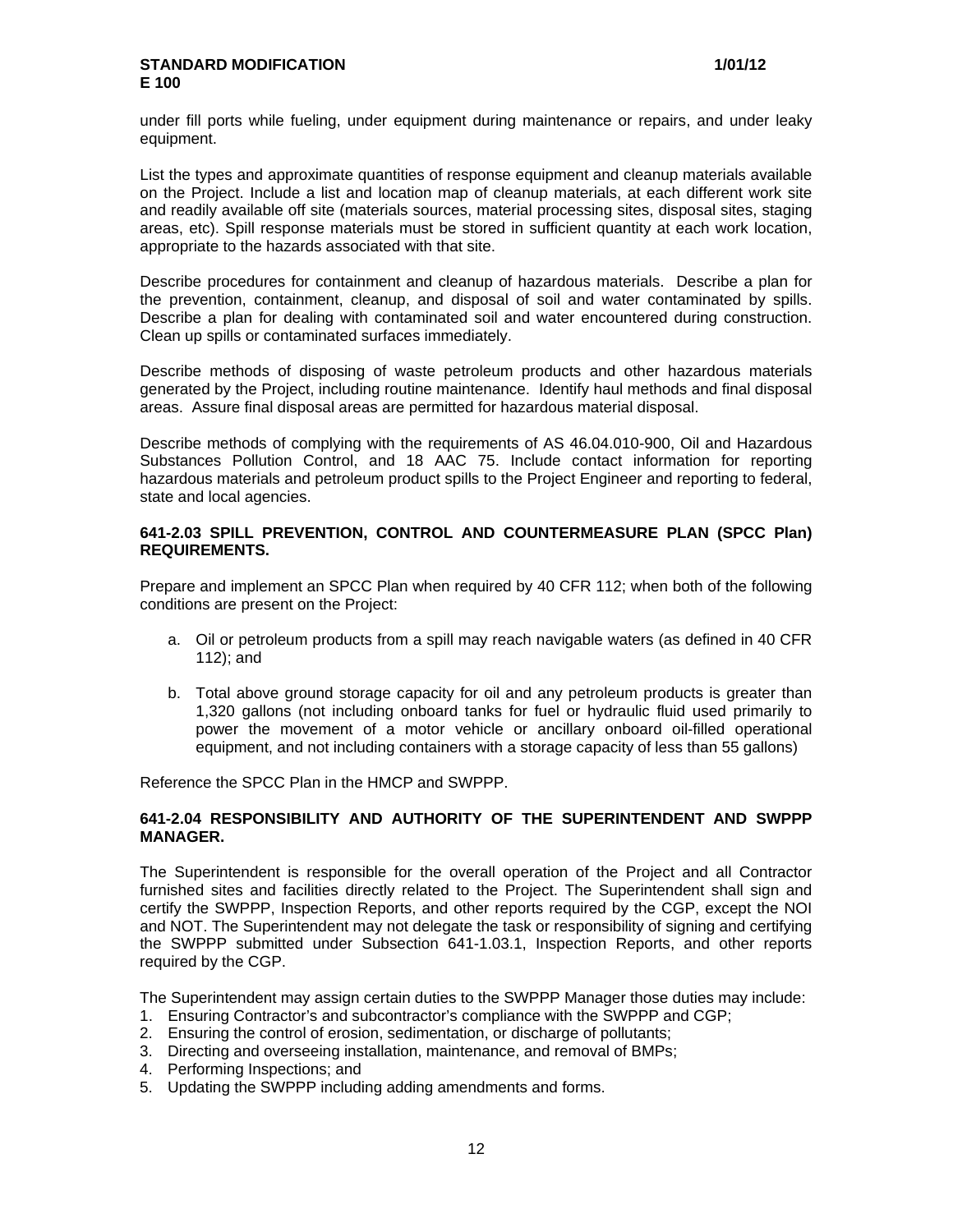When Bid Item 641(7) is part of the Contract, the SWPPP Manager must be available at all times to administer SWPPP requirements, and be physically present within the Project Zone or the project office, for at least eight hours per day when construction activities are occurring.

The Superintendent and SWPPP Manager shall be knowledgeable in the requirements of this Section 641, the SWPPP, CGP, BMPs, HMCP, SPCC Plan, environmental permits, environmental commitments, and historic preservation commitments.

The Superintendent and SWPPP Manager shall have the Contractor's complete authority and be responsible for suspending construction activities that do not conform to the SWPPP or CGP.

### **641-2.05 MATERIALS.**

Use materials suitable to withstand hydraulic, wind, and soil forces, and to control erosion and trap sediments according to the requirements of the CGP and the Specifications.

Use the temporary seed mixture specified by special provision, or use annual rye grass if no temporary seed mix is specified.

Use soil stabilization material as specified in Section 727.

Use silt fences as specified in Section 729.

Use straw that is certified as free of noxious weed by the United States Department of Agriculture, Natural Resources Conservation Service, Local Soil and Water Conservative District. Alaska Weed Free Forage Certification Program must be used when available. Hay may not be substituted for straw.

Use Oregon Scientific RGR126 wireless rain gauge with temperature, or Taylor 2751 Digital Wireless Rain Gauge with Thermometer, or approved equivalent.

# **641-2.06 CONTRACTOR REQUIREMENTS.**

The Contractor must be familiar with the requirements of the CGP and Consent Decree because Contractor's employees will be conducting duties that relate to compliance with the CGP and the Consent Decree. A copy of the Consent Decree is available on the Department's Statewide Environmental Office web page.

#### **641-3.01 CONSTRUCTION REQUIREMENTS.**

Comply with the SWPPP and the requirements of the CGP.

#### 1. Before Construction Activity may Begin.

The following actions must be completed before Construction Activity begins:

- a. The SWPPP Preparer must visit the Project, the visit must be documented in the SWPPP, and the SWPPP must be developed (or amended) with findings from the visit;
- b. The SWPPP must be approved by the Engineer;
- c. The Contractor must be authorized to begin by the Engineer;
- d. The Project eNOIs for the Department and for the Contractor, as well as any other eNOIs if there are additional operators, must be listed as Active Status on the ADEC website;
- e. The Department approved SWPPP must be submitted to ADEC and Local Government (when required); and
- f. The Contractor has transmitted to the Engineer an electronic copy of the approved SWPPP.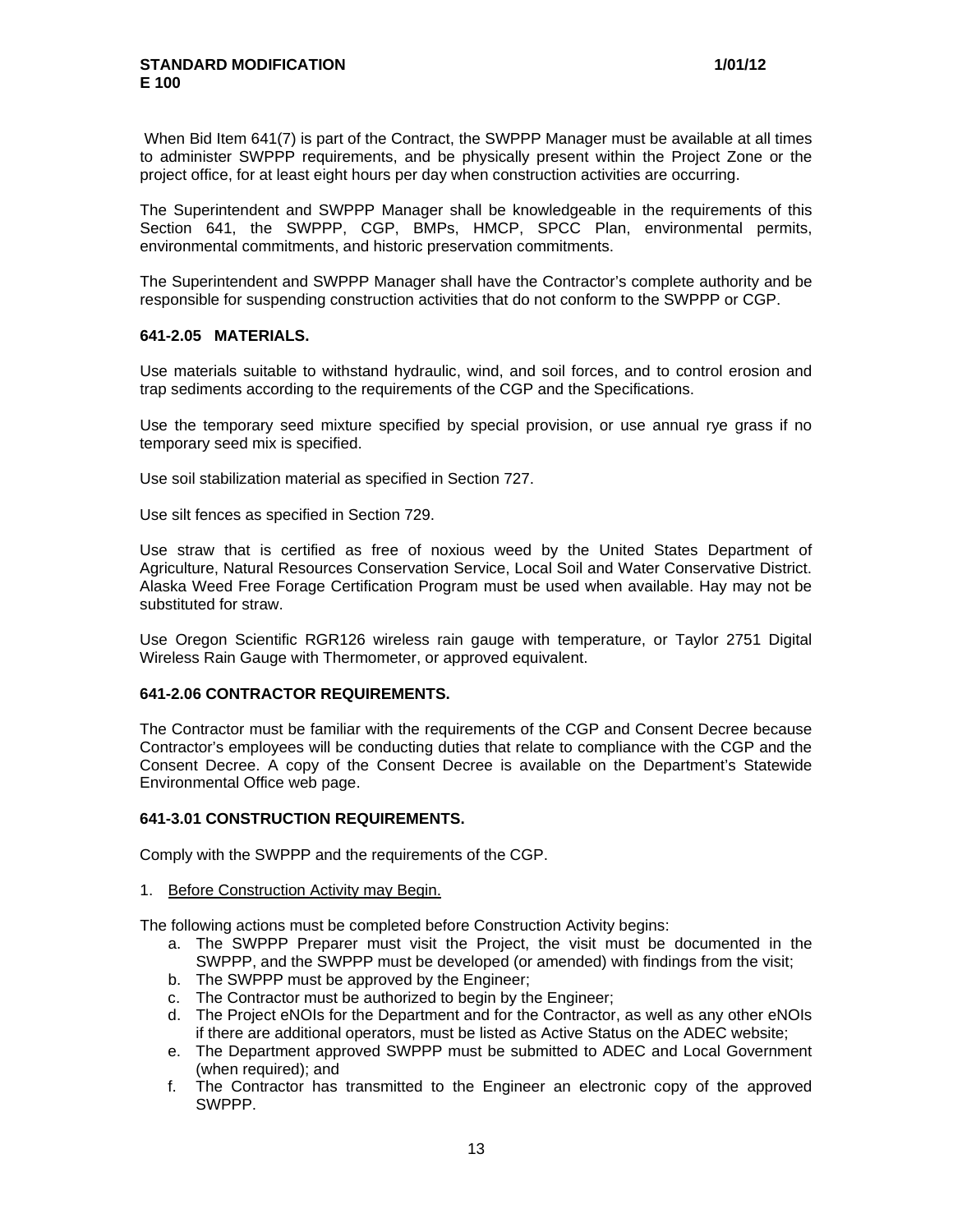You may begin Winter Construction activity according to CGP Part 4.10.3, provided actions a through c above are completed before winter construction activity begins.

Post notices containing the following information:

- a. Copy of all eNOIs related to this project;
- b. Name and 24 hour phone number of SWPPP Manager; and
- c. Location of the SWPPP.

Post notices on the outside wall of the Contractor's project office, and near the main entrances of the construction project. Protect postings from the weather. Locate postings so the public can read them without obstructing construction activities or the traveling public (for example, at an existing pullout). Do not use retroreflective signs for the SWPPP posting. Do not locate SWPPP signs in locations where the signs may be confused with traffic control signs or devices. Update the notices if the listed information changes.

Install an outdoor rain gauge in per manufacturer's guidance in a readily accessible location on the Project.

Delineate the site for both land disturbing activities and areas that will be left undisturbed. Install sediment controls and other BMPs that must be placed prior to the initiation of Construction Activity.

#### 2. During Construction.

Before subcontractors or utility companies begin soil disturbing activities, provide to them copies of applicable portions of the SWPPP, and require them to sign a SWPPP Subcontractor Certification, Form 25D-105. Include SWPPP Subcontractor Certifications as an appendix to the SWPPP. Ensure subcontractors and utility companies understand and comply with the SWPPP and the CGP. Inform subcontractors and utility companies of SWPPP amendments that affect them in a timely manner. Coordinate with subcontractors and utility companies doing work in the Project Zone so BMPs, including temporary and permanent stabilization are installed, maintained, and protected from damage.

Provide on-going training to employees and subcontractors, on control measures at the site and applicable storm water pollution prevention procedures. Training must be specific to the installation, maintenance, protection, and removal of control measures. Training must be given at a frequency that will be adequate to ensure proper implementation and protection of control measures, and no less frequently than once a month during construction activity. Document on the SWPPP Training Log. Form 25D-125, the dates and attendees to these trainings. Include the SWPPP Training Log as an appendix to the SWPPP.

Notify the Engineer immediately if the actions of any utility company or subcontractor do not comply with the SWPPP and the CGP.

Comply with Subsection 107-1.11 Protection and Restoration of Property and Landscape. Concrete washout must be fully contained.

Fuel in designated areas. Place absorbent pads or other suitable containment under fill ports while fueling, under equipment during maintenance or repairs, and under leaky equipment.

Comply with requirements of the HMCP and SPCC Plan, and all local, state and federal regulations that pertain to the handling, storage, containment, cleanup, and disposal of petroleum products or other hazardous materials.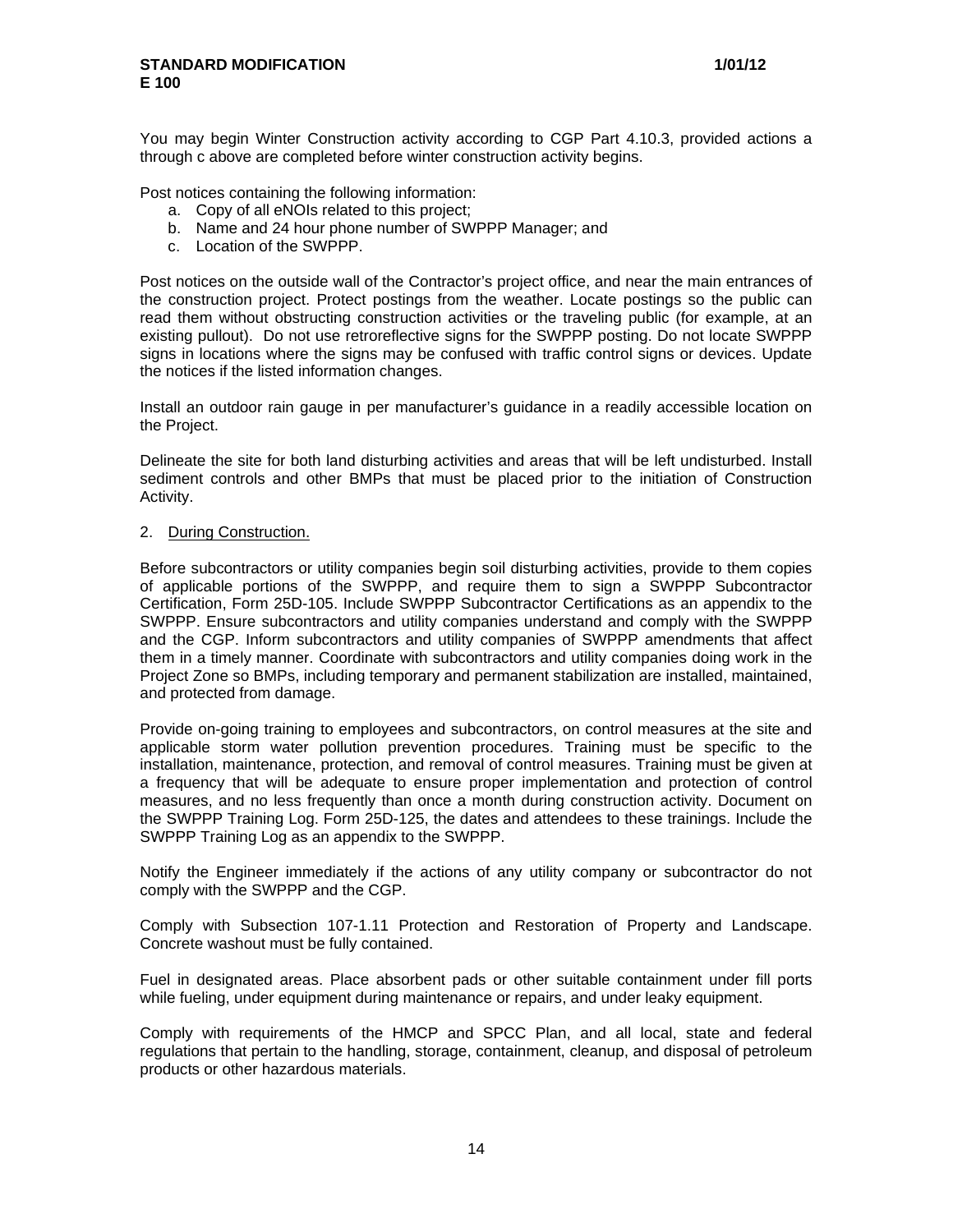Keep the SWPPP and HMCP current (refer to Subsection 641-2.01.3, SWPPP Considerations and Contents)

### 3. Pollutant and Hazardous Materials Reporting Requirements.

If there has been an incident of non-compliance with the CGP that may endanger health or the environment, immediately report the incident to ADEC according to the CGP, Appendix A, Part 3.0. Notify the Engineer immediately and to the extent possible coordinate reports to ADEC with the Engineer. The report must include:

- a. A description of the noncompliance and its causes;
- b. The exact dates and times of noncompliance ;
- c. If not yet corrected the anticipated time the project will be brought back into compliance; and
- d. The corrective action taken or planned to reduce, eliminate and prevent reoccurrence.

If there has been an incident of non-compliance with COE Permits, then notify the Engineer immediately of the non-compliance.

Report spills of petroleum products or other hazardous materials to the Engineer and other agencies as required by law. Use the HMCP and SPCC Plan (if available) for contact information to report spills to regulatory agencies.

### 4. Corrective Action and Maintenance of BMPs.

Implement maintenance as required by the CGP, SWPPP, and manufacturer's specifications, whichever is more restrictive.

Implement corrective action:

- a. If an incident of non-compliance with the SWPPP, or CGP is identified;
- b. If an Inspection or the Engineer identifies the SWPPP or any part of the SWPPP is ineffective in preventing erosion, sedimentation or the discharge of pollutants;
- c. If a required BMP was not installed according to the SWPPP schedule or phasing, or was installed incorrectly, or was not installed according to the CGP Part 4.0;
- d. If a BMP is not operating as intended, has not been maintained in an effective operation condition, or is unable to effectively perform the intended function;
- e. If a prohibited discharge of pollutants, as specified in CGP Part 4.6, is occurring or will occur; or
- f. If there is accumulation of sediment or other pollutants, that is in or near any storm water conveyance channels, or that may enter a discharge point or storm sewer system. If there is accumulation of sediment or other pollutants that is being tracked outside the project zone.

Implement corrective actions so that they comply with the following time requirements:

- a. For conditions that are easily remedied (i.e. removal of tracked sediment, maintenance of control measure, or spill clean-up), initiate corrective action within 24 hours and complete as soon as possible;
- b. For all other conditions meet both requirements:
	- (1) Corrective action is completed in time to protect water quality; and
	- (2) Corrective action is completed no later than the Complete-by-Date that was entered in an Inspection Report (see Subsection 641-3.03.2 for more information).

If a corrective action is not implemented within the time requirements of this section, document the situation in the SWPPP, notify the Engineer and implement corrective action as soon as possible.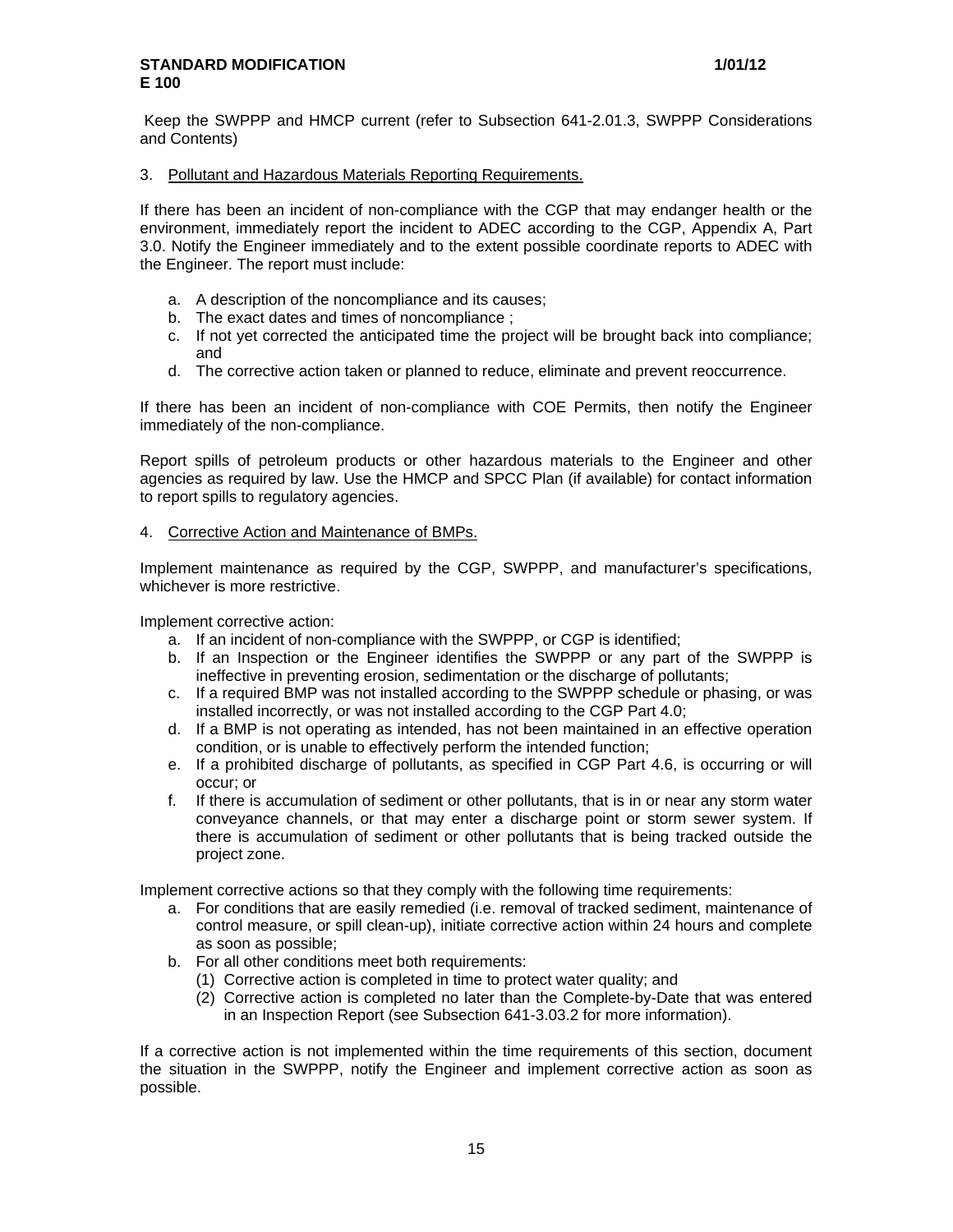If a corrective action could affect a subcontractor, notify the subcontractor within three days of taking the corrective action. Require in your written subcontract, that subcontractors must notify the Contractor within 24 hours of becoming aware of a condition that requires a corrective action.

### 5. Stabilization.

Stabilization may be accomplished using temporary or permanent measures. Initiate stabilization of disturbed soils, erodible stockpiles, disposal sites, and of erodible aggregate layers so that all of the following conditions are satisfied:

- a. As soon as practicable;
- b. As soon as necessary to avoid erosion, sedimentation, or the discharge of pollutants; and
- c. As identified in the SWPPP.

Land may be disturbed and stabilized multiple times during a project. Coordinate work to minimize the amount of disturbed soil at any one time. Do not disturb more soil than you can stabilize with the resources available.

Temporarily stabilize from wind and water erosion portions of disturbed soils, portions of stockpiles, and portions of disposal sites, that are not in active construction. Temporary stabilization measures may require a combination of measures including but not limited to vegetative cover, mulch, stabilizing emulsions, blankets, mats, soil binders, non-erodible cover, dust palliatives, or other approved methods.

When temporary or permanent seeding is required, provide a working hydro seeding equipment located within 100 miles of the project by road; with 1,000 gallon or more tank capacity, paddle agitation of tank, and the capability to reach the seed areas with an uniform mixture of water, seed, mulch and tackifier. If the project is located in an isolated community the hydro-seeder must be located at the project.

Before applying temporary or permanent seeding, prepare the surface to be seeded to reduce erosion potential and to facilitate germination and growth of vegetative cover. Apply seed and maintain seeded areas. Reseed areas where growth of temporary vegetative cover is inadequate to stabilize disturbed ground.

Apply permanent seed according to Sections 618 and 724, within the time periods allowed by the CGP and the contract, at locations where seeding is indicated on the plans and after landdisturbing activity is permanently ceased.

When installing a culvert or other drainage structure where stream bypass is not used, install temporary or permanent stabilization concurrently or immediately after placing the culvert or drainage structure in a manner that complies with the SWPPP, applicable project permits and prevents discharge of pollutants. Install temporary and permanent stabilization:

- a. At the culvert or drainage structure inlet and outlet; and
- b. In the areas upstream and downstream that may be disturbed by the process of installing the culvert, culvert end walls, culvert end sections, or drainage structure.

Before deactivating a stream bypass or stream diversion used for construction of a bridge, culvert, or drainage structure, install permanent stabilization:

- a. At the inlet and outlet of the culvert, drainage structure, or bridge;
- b. In the area upstream and downstream of the culvert, drainage structure, or bridge, that is disturbed during installation or construction of the culvert, drainage structure, or bridge; and
- c. Under the bridge.

Within seven days of initiating final stabilization, either complete final stabilization or continue maintenance of work until final stabilization is complete.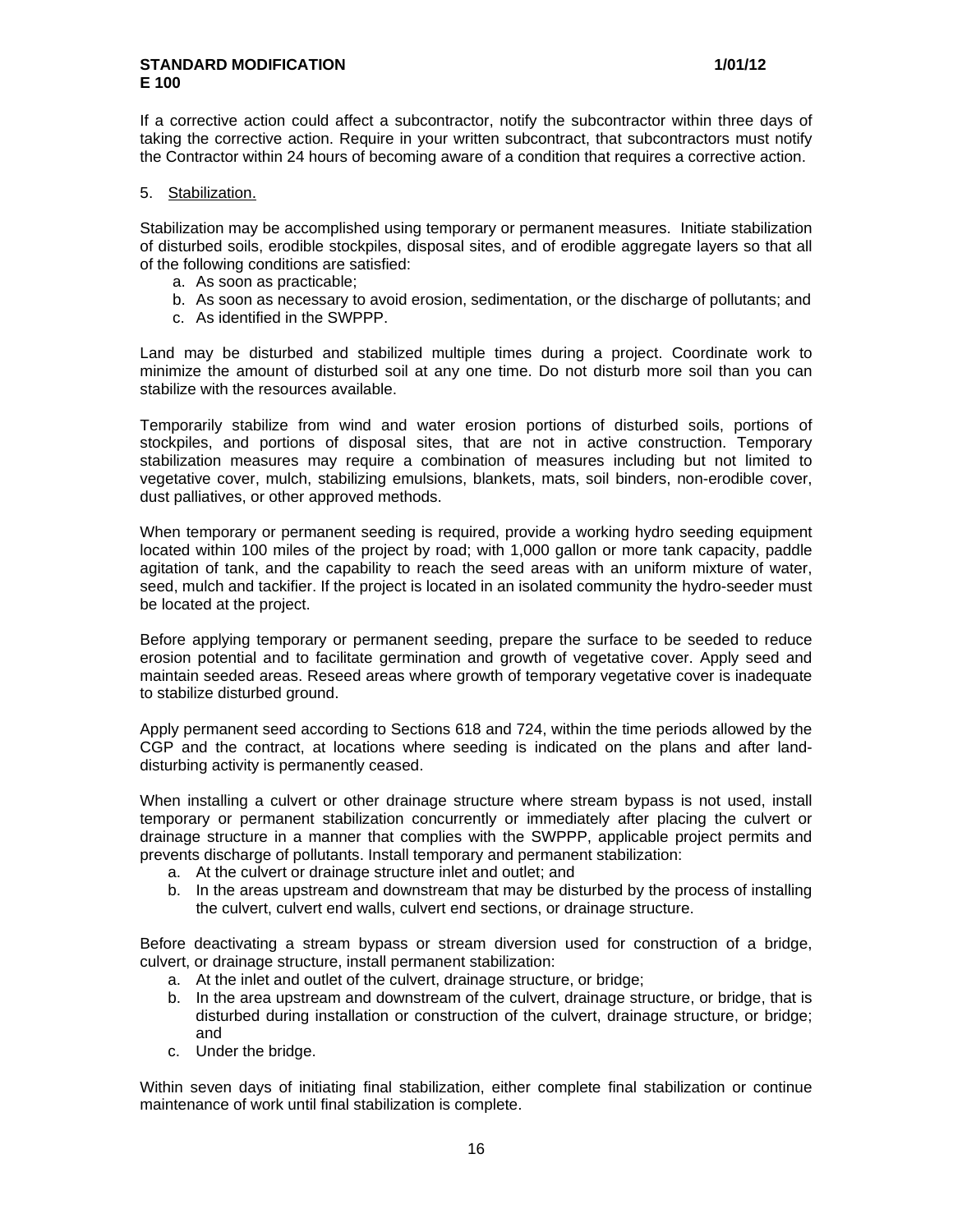#### 6. Ending CGP Coverage and BMP Maintenance.

The Engineer will determine the date that all the following conditions for ending CGP coverage have been met within the Project Zone:

- a. Land disturbing activities have ceased;
- b. Final Stabilization has been achieved (including at Department furnished material sources, disposal sites, staging areas, equipment areas, etc.); and
- c. Temporary BMPs have been removed.

After the Engineer has determined the conditions for ending CGP coverage have been met, the Department will:

- a. Send written notice to the Contractor with the date that the conditions were met;
- b. Submit an eNOT to ADEC; and
- c. Provide a copy of the eNOT and ADEC's acknowledgement letter to the Contractor.

The Contractor is responsible for ending permit coverage within the Project Zone, by submitting an eNOT to ADEC within 30 days of meeting the conditions for ending CGP coverage. The Contractor is responsible for BMP maintenance and SWPPP updates until permit coverage is ended.

If the Contractor's CGP eNOI acreage includes Support Activities and any other areas where the Department is not an Operator, the Contractor may not be able to file an eNOT at the same time as the Department. In this case, the Contractor must amend the SWPPP and separate SWPPP2(s), to indicate the Department's CGP coverage has ended, and the Department is no longer an Operator within the Project Zone.

The Contractor must indicate in the SWPPP the areas that have reached Final Stabilization, and the dates land disturbing activities ended and Final Stabilization was achieved. The Contractor must submit an eNOT to ADEC, and insert copies of the Department's and the Contractor's eNOTs with ADEC's acknowledgement letters in the appendix of the SWPPP.

The Contractor must submit a copy of each signed eNOT and ADEC's acknowledgement letter to the Department within three days of filing the eNOT or receiving a written response.

The Contractor is responsible for coordinating local government inspections of work and ending permit coverage with local government. See Subsection 641-1.03.5 for more information.

7. Transmit final SWPPP.

Transmit one copy of the final SWPPP, including all amendments, appendices and maps, to the Engineer; when the project eNOTs are filed, or within 30 days of the Department's eNOT being filed, whichever is sooner. Transmittal must be by both electronic and hard copy.

### **641-3.02 SWPPP DOCUMENTS, LOCATION ON-SITE, AVAILABILITY, AND RECORD RETENTION.**

The SWPPP and related documents maintained by the Contractor are the Record for demonstrating compliance with the CGP and the Consent Decree. Copies of SWPPP documents transmitted to the Engineer under the requirements of this specification are informational and do not relieve the Contractor's responsibility to maintain complete records as required by the CGP and this specification.

Keep the SWPPP, HMCP and SPCC Plan at the on-site project office. If there is not an on-site project office, keep the documents at a locally available location that meets CGP requirements and is approved by the Engineer. Records may be moved to another office for record retention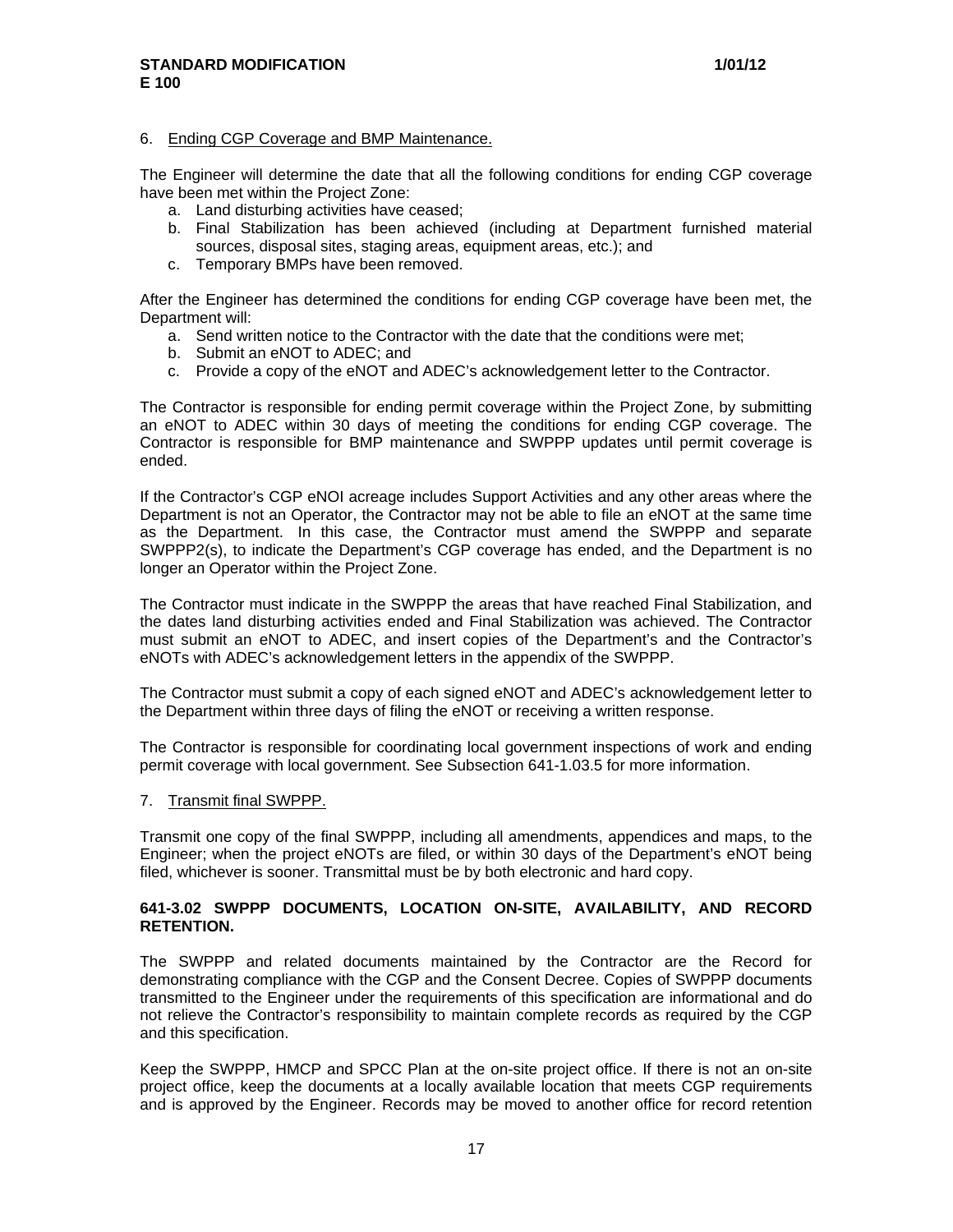after the eNOTs are filed. Records may be moved to another office during winter shutdown. Update on-site postings if records are relocated during winter shutdown. Provide the Department with copies of all Records.

Retain Records and a copy of the SWPPP, for at least three years after the date of eNOT. If EPA or ADEC inspects the project, issues a Notice of Violation (NOV), or begins investigation for a potential NOV before the retention period expires, retain the SWPPP and all Records related to the SWPPP and CGP until at least three years after EPA and/or ADEC has determined all issues related to the investigation are settled.

The SWPPP and related documents must be made available for review and copy, to the Department and other regulatory agencies that request them. See CGP Parts 5.10, 6.6 and 9.4.

### **641-3.03 SWPPP INSPECTIONS, AMENDMENTS, REPORTS, AND LOGS.**

Perform Inspections, prepare Inspection Reports, and prepare SWPPP Amendments in compliance with the SWPPP and the CGP. Update SWPPP Corrective Action Log, SWPPP Amendment Log, SWPPP Grading and Stabilization Activities Log, and SWPPP Daily Record of Rainfall forms. For active projects update the Records daily.

### 1. Inspection during Construction.

Conduct Inspections according to the schedule and requirements of the SWPPP and CGP.

Inspections required by the CGP and SWPPP must be performed by the Contractor's SWPPP Manager and the Department's Stormwater Inspector jointly, unless impracticable. For this paragraph, "impracticable" means when both inspectors must fly to a remote area in the winter or when one inspector is sick or unable to travel to the site due to weather. When this is the case, the Operator who conducts the Inspection must provide a copy of the Inspection Report to the other Operator within three days of the Inspection date and document the date of the report transmittal.

### 2. Inspection Reports.

Use only the DOT&PF SWPPP Construction Site Inspection Report, Form 25D-100 to record Inspections. Changes or revisions to Form 25D-100 are not permitted; except for adding or deleting data fields that list: Location of Discharge Points, and Site Specific BMPs. Complete all fields included on the Inspection Report form; do not leave any field blank.

Unless otherwise directed by the Engineer, insert a Complete-by-Date for each corrective action listed that complies with:

- a. In time to protect water quality;
- b. less than seven calendar days after the date the inspection was performed; and
- c. before the next scheduled inspection.

Provide a copy of the completed, unsigned Inspection Report to the Engineer by noon on the day following the inspection.

The Superintendent must review, correct errors, and sign and certify the Inspection Report, within three days of the date of Inspection. The Engineer may coordinate with the Superintendent to review and correct any errors or omissions before the Superintendent signs the report. Corrections are limited to adding missing information or correcting entries to match field notes and conditions present at the time the Inspection was performed. Deliver the signed and certified Inspection Report to the Engineer on the same day the Superintendent signs it.

The Engineer will sign and certify the Inspection Report and will return the original to the Contractor within three working days.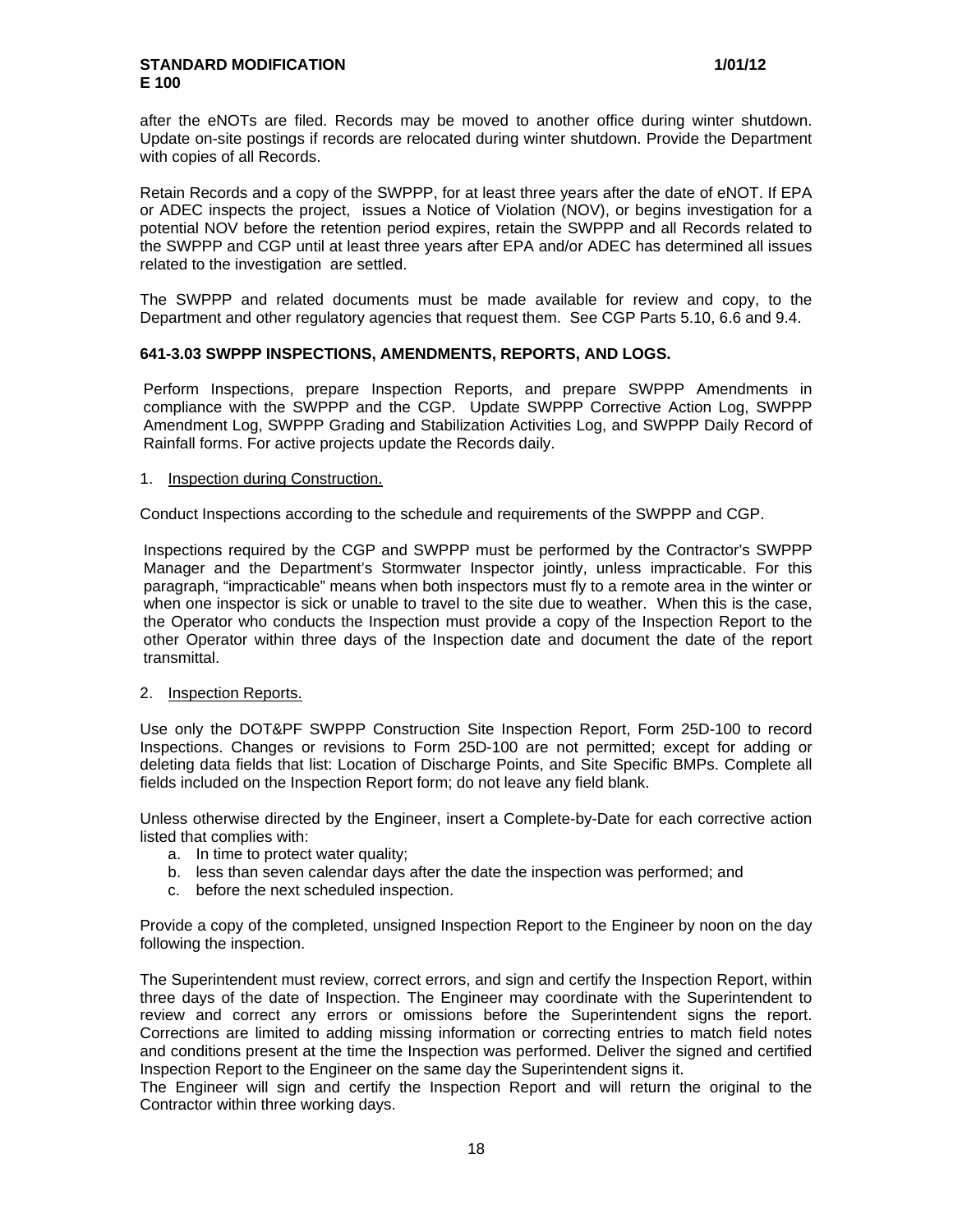The Engineer may make corrections after the Superintendent has signed and certified the Inspection Report. The Engineer will initial and date each correction. If the Engineer makes corrections, the Superintendent must recertify the Inspection Report by entering a new signature and date in the white space below the original signature and date lines. Send a copy of the recertified Inspection Report to the Engineer on the day it is recertified.

If subsequent corrections to the certified Inspection Report are needed, document the corrections in an addendum that addresses only the omitted or erroneous portions of the original Inspection Report. The Superintendent and the Engineer must both sign and certify the addendum.

### 3. Inspection before Seasonal Suspension of Work.

Conduct an Inspection before seasonal suspension of work to confirm BMPs are installed and functioning according to the requirements of the SWPPP and CGP.

### 4. Reduced Inspection Frequencies.

Conduct Inspections according to the inspection schedule indicated in the approved SWPPP. Any change in inspection frequency must be approved by the Engineer, and beginning and ending dates documented as an amendment to the SWPPP.

Inspection frequency may be reduced to at least one Inspection every 30 days if approved by the Engineer and the entire site is temporarily stabilized.

When work is suspended due to freezing conditions, the Engineer may suspend inspection requirements after fourteen days of freezing conditions if:

- a. Soil disturbing activities are suspended; and
- b. Soil stabilizing activities are suspended.

Inspections must resume according to the normal inspection schedule identified in the SWPPP, at least 21 days before anticipated spring thaw.

The Engineer may waive requirements for updating the Grading and Stabilization Activities Log and Daily Record of Rainfall during seasonal suspension of work. If so, resume collecting and recording weather data on the Daily Record of Rainfall form one month before thawing conditions are expected to result in runoff. Resume recording land disturbance and stabilization activities on the Grading and Stabilization Activities Log when Construction Activity resumes.

5. Stabilization before Seasonal Thaw.

Construction Activities within the Project Zone must be stabilized with appropriate BMPs prior to seasonal thaw. Seasonal thaw is the annual (first) recurrence of snow and ice melting after a prolonged period of freezing conditions.

### 6. Inspection before Project Completion.

Conduct Inspection to ensure Final Stabilization is complete throughout the Project, and temporary BMPs that are required to be removed are removed. Temporary BMPs that are biodegradable and are specifically designed and installed with the intent of remaining in place until they degrade, may remain in place after project completion.

### 7. Items and Areas to Inspect.

Conduct Inspections of the areas required by the CGP and SWPPP.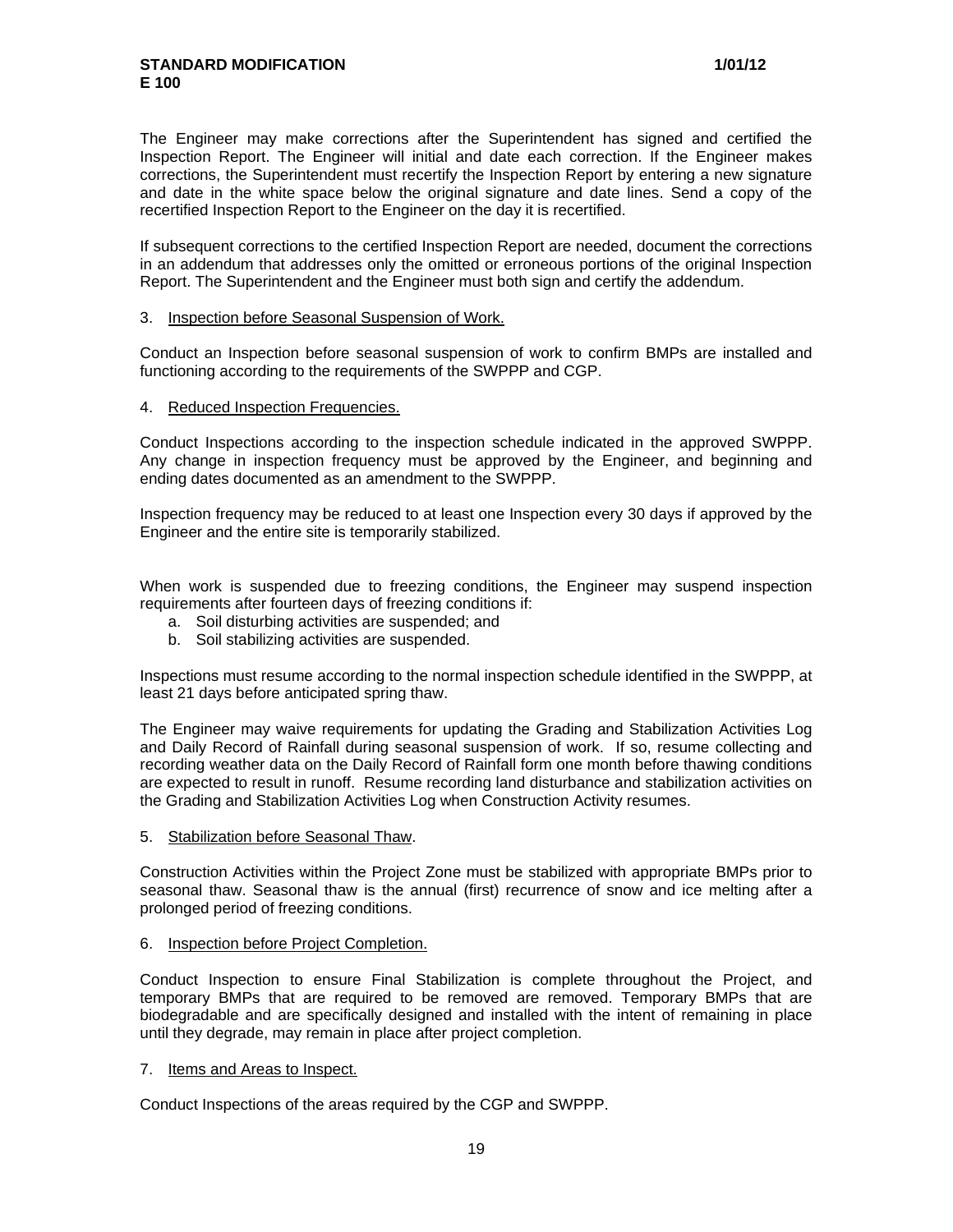#### 8. SWPPP Amendments and SWPPP Amendment Log.

The Superintendent and the SWPPP Manager are the only persons authorized to amend the SWPPP and update the SWPPP Amendment Log, Form 25D-114. The Superintendent or the SWPPP Manager must sign and date amendments to the SWPPP and updates to the SWPPP Amendment Log.

SWPPP Amendments must be approved by the Engineer.

Amendments must occur:

- a. Whenever there is a change in design, construction operation, or maintenance at the construction site that has or could cause erosion, sedimentation or the discharge of pollutants that has not been previously addressed in the SWPPP;
- b. If an Inspection identifies that any portion of the SWPPP is ineffective in preventing erosion, sedimentation, or the discharge of pollutants;
- c. Whenever an Inspection identifies a problem that requires additional or modified BMPs
- d. Whenever a BMP is modified during construction, or a BMP not shown in the original SWPPP is added;
- e. If the Inspection frequency is modified (note beginning and ending dates); or
- f. When there is a change in personnel who are named in the SWPPP, according to Subsection 641-2.01.4.

Do not record removal of BMPs as amendments to the SWPPP. See Subsection 641-3.03.9 for documenting removal of BMPs.

Amend the SWPPP narrative as soon as practicable after any change or modification, but in no case, later than seven days following identification of the need for an amendment. Every SWPPP Amendment must be signed and dated. Cross-reference the amendment number with the Corrective Action Log or SWPPP page number, as applicable. When a BMP is modified or added, describe the BMP according to Subsection 641-2.01.3.

Keep the SWPPP Amendment Log current. Prior to performing each scheduled Inspection, submit to the Engineer a copy of the pages of the Amendment Log that contain new entries since the last submittal. Include copies of any documents amending the SWPPP.

Keep the SWPPP Amendment Log as an appendix to the SWPPP.

#### 9. Site Maps.

Document installation, routine maintenance, and removal of BMPs by making notes on the SWPPP Site Maps. Include the date and the recording person's initials by these notes. Identify areas where Construction Activities begin, areas where Construction Activities temporarily or permanently cease, and areas that are temporarily or permanently stabilized.

#### 10. Corrective Action Log.

The Superintendent and SWPPP Manager are the only persons authorized to make entries on the SWPPP Corrective Action Log, Form 25D-112. Document the need for corrective action within 24 hours of either:

- a. Identification during an inspection; or
- b. Discovery by the Department's or Contractor's staff, a subcontractor, or a regulatory agency inspector.

Modification or replacement of a BMP, installation of a new BMP not shown in the original SWPPP, or overdue maintenance (after sediment accumulated in sediment basins (including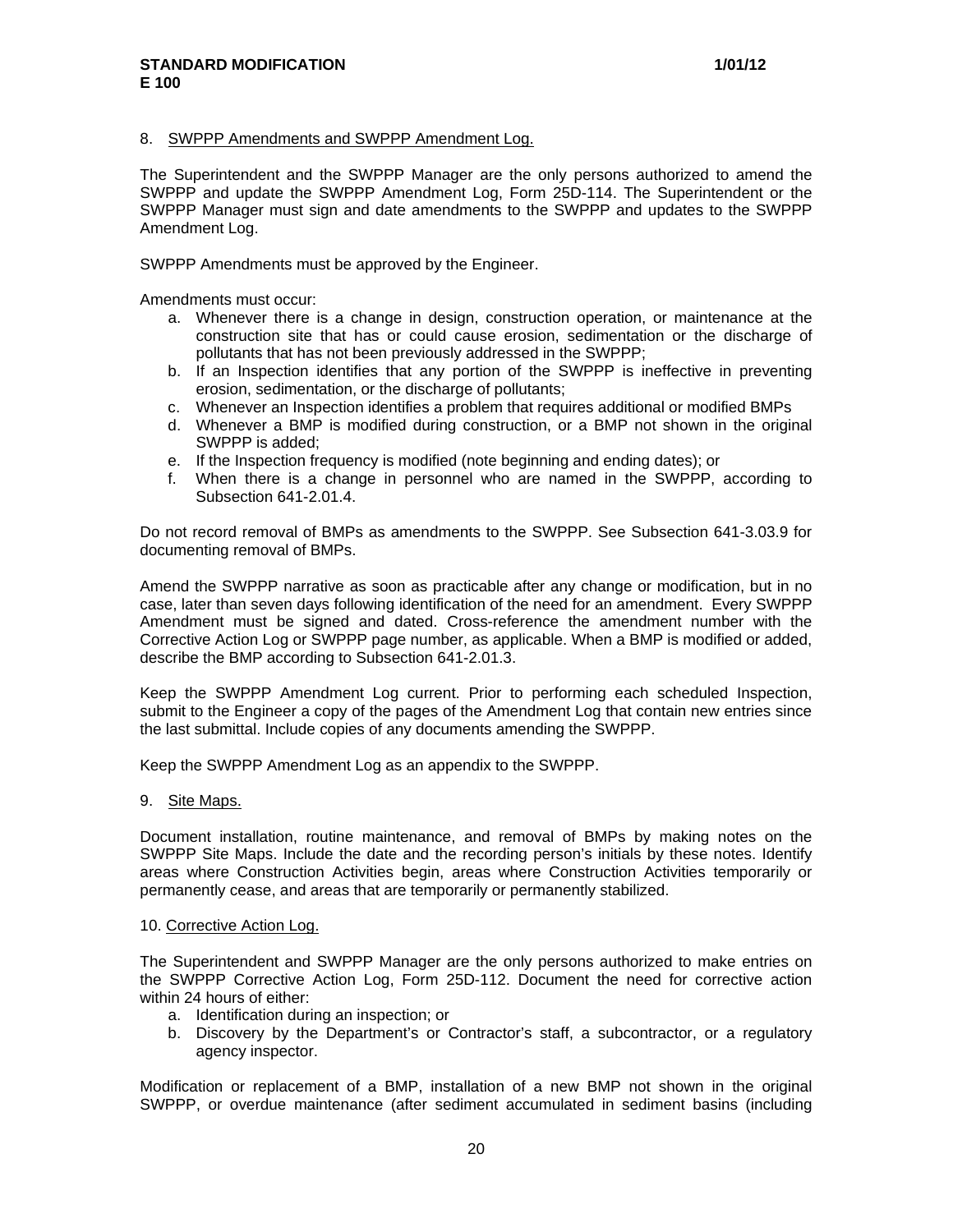sediment traps and ponds) exceeds 50% of design capacity; or after sediment accumulates to more than half the above ground height on silt fences, check dams, or berms) is a corrective action and must be documented on the Corrective Action Log. Do not record removal of BMPs on the Corrective Action Log.

Within 24 hours of discovery, update the Corrective Action Log with the date of discovery and proposed corrective action. If discovered during an inspection, update log with inspection date and proposed corrective actions noted on the Inspection Report.

After the corrective action has been accomplished, note in the Corrective Action Log the action taken and if a SWPPP amendment was needed. Date and initial the entry.

Keep the Corrective Action Log current and submit a copy to the Engineer prior to performing each scheduled SWPPP Inspection.

Keep the Corrective Action Log as an appendix to the SWPPP.

### 11. Grading and Stabilization Activities Log.

The Superintendent and SWPPP Manager are the only persons authorized to date and initial entries on the SWPPP Grading and Stabilization Activities Log, Form 25D-110. Use the SWPPP Grading and Stabilization Activities Log, to record land disturbance and stabilization activities.

Keep the Grading and Stabilization Activities Log current and submit a copy to the Engineer prior to performing each scheduled SWPPP Inspection. Keep the Grading and Stabilization Activities Log organized and completed to demonstrate compliance with the CGP Part 4.4.

Keep the Grading and Stabilization Activities Log as an appendix to the SWPPP.

### 12. Daily Record of Rainfall.

Use SWPPP Daily Record of Rainfall, Form 25D-115, to record weather conditions at the Project. Update the form daily and include the initials of the person recording each day's entry. Submit a copy to the Engineer prior to performing each scheduled Inspection. Keep the Daily Record of Rainfall as an appendix to the SWPPP.

### **641-3.04 FAILURE TO PERFORM WORK.**

The Engineer has authority to suspend work and withhold monies, for an incident of noncompliance with the CGP, Consent Decree or SWPPP, that may endanger health or the environment or for failure to perform work related to this Section 641. If the suspension is to protect workers, the public, or the environment from imminent harm, the Engineer may orally order the suspension of work. Following an oral order of suspension, the Engineer will promptly give written notice of suspension. In other circumstances, the Engineer will give the Contractor written notice of suspension before suspension of work. A notice of suspension will state the defects or reasons for a suspension, the corrective actions required to stop suspension, and the time allowed to complete corrective actions. If the Contractor fails to take the corrective action within the specified time, the Engineer may:

- 1. Suspend the work until corrective action is completed;
- 2. Withhold monies due the Contractor until corrective action is completed;
- 3. Assess damages or equitable adjustments against the Contract Amount; and
- 4. Employ others to perform the corrective action and deduct the cost from the Contract amount.

Reasons for the Engineer to take action under this section include, but are not limited to, the Contractor's failure to: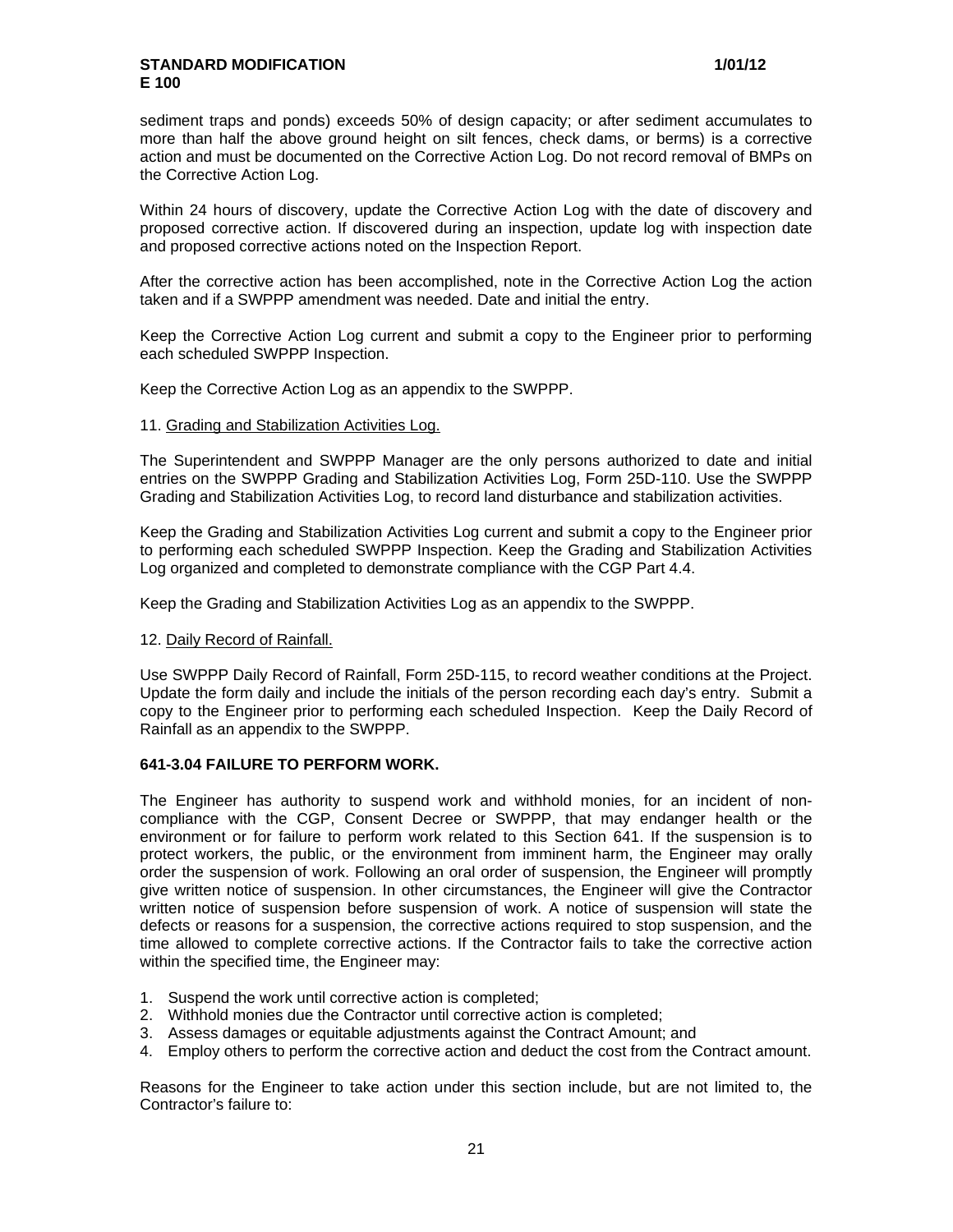- a. Obtain appropriate permits before Construction Activities occur;
- b. Perform SWPPP Administration;
- c. Perform timely Inspections;
- d. Update the SWPPP;
- e. Transmit updated SWPPP, Inspection Reports, and other updated SWPPP forms to the Engineer;
- f. Maintain effective BMPs to control erosion, sedimentation, and pollution in accordance with the SWPPP, the CGP, and applicable local, state, and federal requirements;
- g. Perform duties according to the requirements of this Section 641; or
- h. Meet requirements of the CGP, SWPPP, or other permits, laws, and regulations related to erosion, sediment, or pollution control.

No additional Contract time or additional compensation will be allowed due to delays caused by the Engineer's suspension of work under this subsection.

# **641-3.05 ACCESS TO WORK.**

The Project, including any related off-site areas or support activities, must be made available for inspection, or sampling and monitoring, by the Department and other regulatory agencies. See CGP Part 6.6.

# **641-4.01 METHOD OF MEASUREMENT.**

Section 109 and as follows:

Item 641(1), 641(3) and 641(7), are lump sum.

Items 641(2), 641(4) and 641(5), will be measured on a contingent sum basis as specified by the Directive authorizing the work.

Item 641(6) will be measured on a contingent sum basis with withholding determined by the Department.

### **TABLE 641-1 BMP VALUES - RESERVED**

Liquidated Damages assessed according to Table 641-2 are not an adjustment to the Contract amount. These damages charges are related to Contract performance but are billed by the Department independent of the Contract amount. An amount equal to the Liquidated Damages may be withheld for unsatisfactory performance, from payment due under the Contract, until the Contractor remits payment for billed Liquidated Damages.

### **TABLE 641-2 Version B EROSION, SEDIMENT AND POLLUTION CONTROL – LIQUIDATED DAMAGES**

| Code | <b>Specification Subsection Number and</b><br><b>Description</b>                    | <b>Deductable</b><br><b>Amount in Dollars</b> | <b>Cumulative</b><br><b>Deductable</b><br>Amounts in<br><b>Dollars</b> |
|------|-------------------------------------------------------------------------------------|-----------------------------------------------|------------------------------------------------------------------------|
| A    | 641-1.04 Failure to have a qualified (AK-<br>CESCL or equivalent) Superintendent or | Calculated in Code<br>B or F                  |                                                                        |
|      | <b>SWPPP Manager</b>                                                                |                                               |                                                                        |
| B    | Failure to meet SWPPP requirements<br>of:<br>641-2.01.1 Name of SWPPP<br>(1)        | \$750 per omission                            |                                                                        |
|      | Preparer and Date of Pre-                                                           |                                               |                                                                        |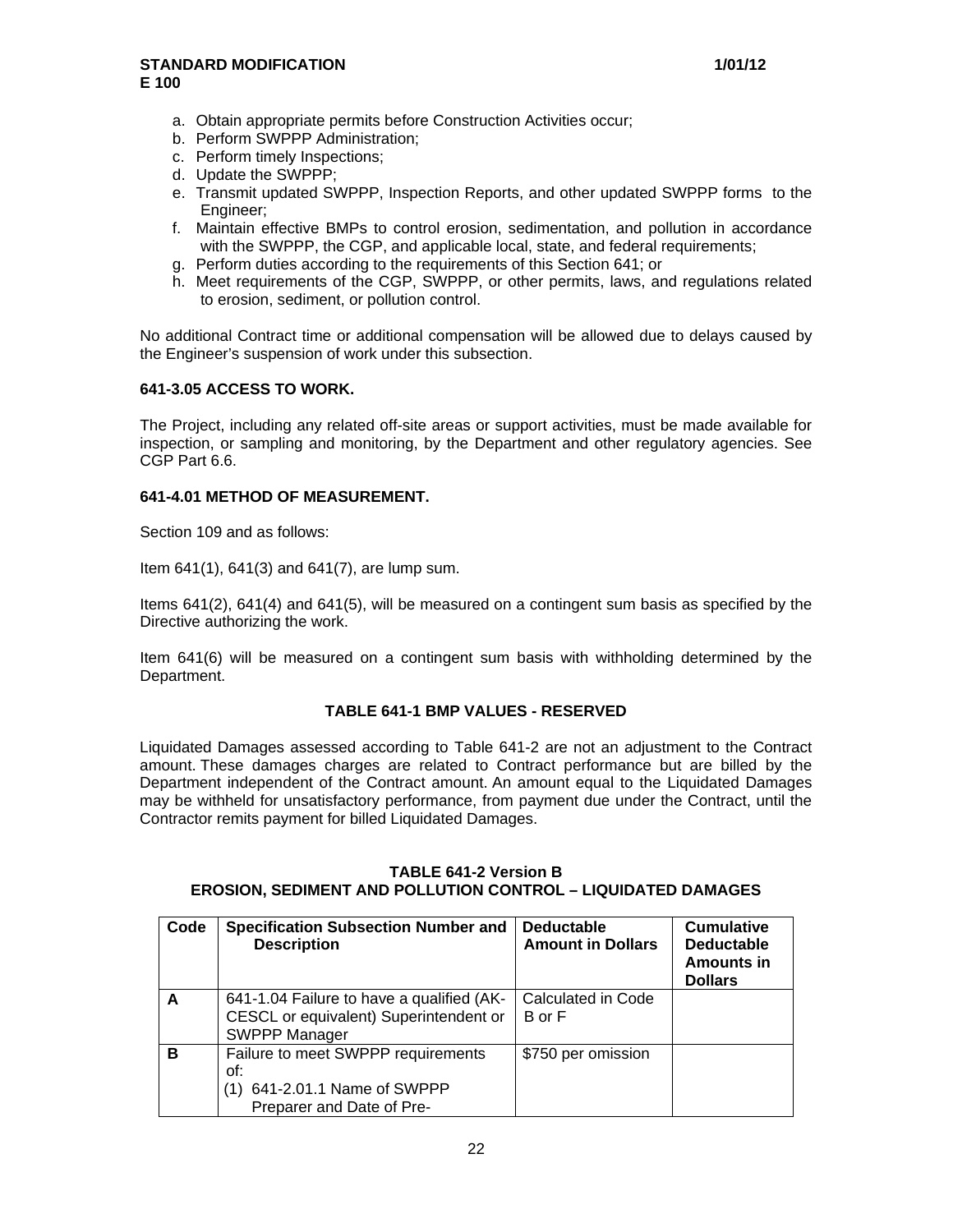|   | <b>Construction Inspection</b>                                                                                                                                             |                                                               |                                                                                          |
|---|----------------------------------------------------------------------------------------------------------------------------------------------------------------------------|---------------------------------------------------------------|------------------------------------------------------------------------------------------|
|   | (2) Not Applicable                                                                                                                                                         |                                                               |                                                                                          |
|   | (3) 641-3.03.8 Sign and Date SWPPP<br>amendments with qualified person.                                                                                                    |                                                               |                                                                                          |
|   | 641-2.01.4 SWPPP Include<br>approving person's name and AK-<br>CESCL expiration date.                                                                                      |                                                               |                                                                                          |
|   | (4) 641-3.02 Records maintained at<br>project and made available for<br>review                                                                                             |                                                               |                                                                                          |
| C | 641-2.01.3 and 641-303.8 Failure to<br>either reference a BMP manual or<br>publication, or state that no BMP manual<br>or publication was used                             | \$250 per omission                                            |                                                                                          |
| D | 641-3.03.5 Failure to stabilize a Project<br>prior to Seasonal Thaw                                                                                                        | \$5,000 per Project                                           |                                                                                          |
| Е | 641-2.01.1 Failure to conduct pre-<br>construction inspections before<br><b>Construction Activities</b>                                                                    | per year<br>\$2,000 per Project                               |                                                                                          |
| F | 641-3.03. Failure to conduct and record<br><b>CGP</b> Inspections<br>641-3.03.1 Personnel conducting<br>Inspections and Frequency                                          | \$750 per Inspection                                          |                                                                                          |
|   | 641-3.03.2 Inspection Reports, use<br>Form 25D-100, completed with all<br>required information according to the<br>Consent Decree paragraph 7.c, parts (1)<br>through (11) |                                                               |                                                                                          |
| G | 641-3.01.4 Failure to timely accomplish<br>BMP maintenance and/or repairs, In<br>effect until BMP maintenance and/or<br>repairs is completed.                              | \$500 per Project per<br>day                                  | Not to exceed<br>\$250,000 per<br>year for all<br>projects                               |
| н | 641-3.01.3 Failure to provide to the<br>Engineer and ADEC a timely oral<br>endangerment report of violations or for<br>a deficient oral endangerment report                | \$750 for the first<br>day the report is<br>late or deficient | Additional<br>\$750 for<br>every 14 day<br>period without<br>the required<br>information |
|   | 641-3.01.3 Failure to provide to the<br>Engineer and ADEC a timely written<br>endangerment report of violations or for<br>a deficient written endangerment report          | \$750 for the first<br>day the report is<br>late or deficient | Additional<br>\$750 for<br>every 14 day<br>period without<br>the required<br>information |

**641-5.01 BASIS OF PAYMENT.** See Subsection 641-3.04 Failure to Perform Work, for additional work and payment requirements.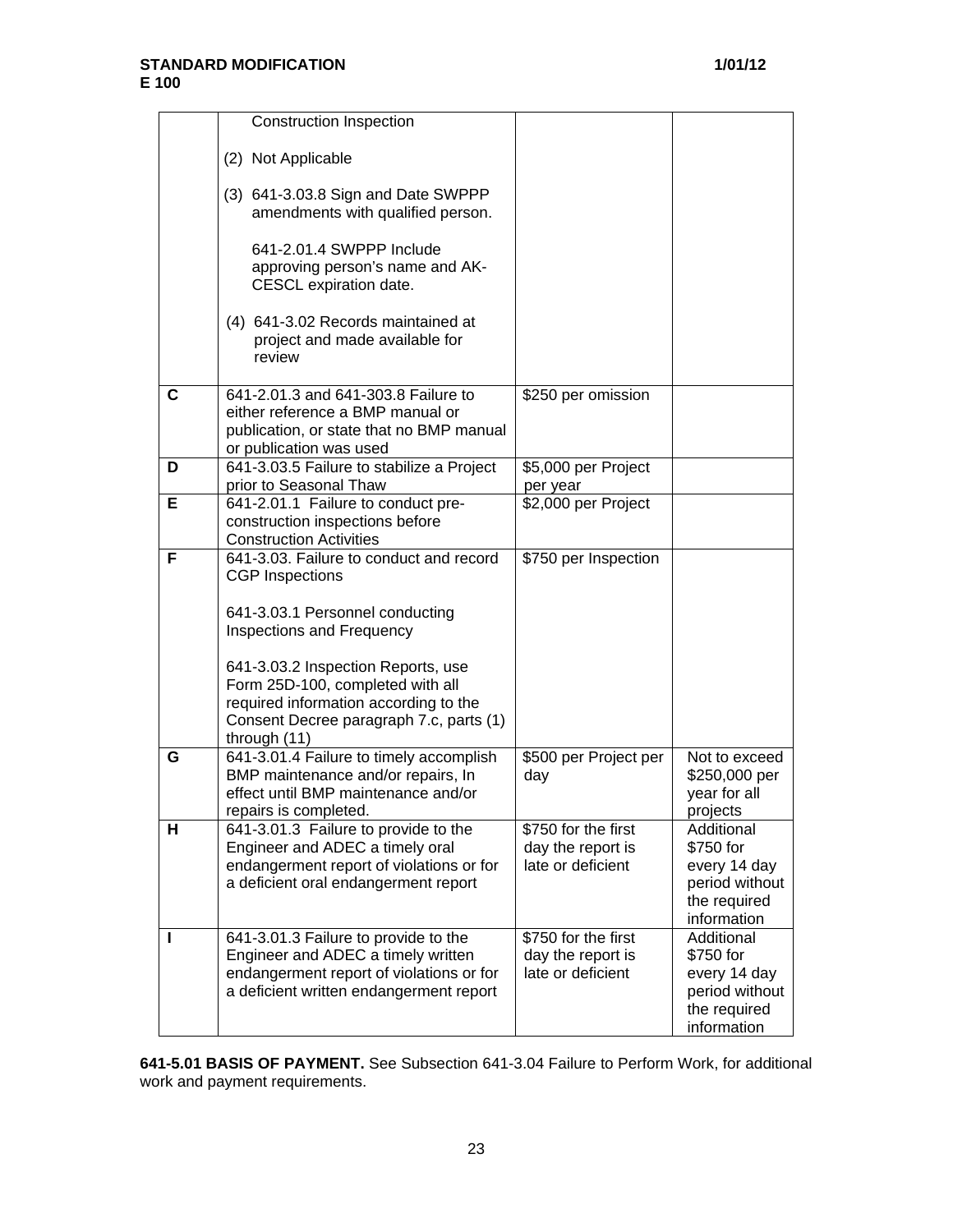Item 641(1) Erosion, Sediment and Pollution Control Administration. At the Contract lump sum price for administration of all work under this Section. Includes, but is not limited to, SWPPP and HMCP and SPCC Plan preparation, agency fees for SWPPP reviews, SWPPP amendments, preconstruction Inspections, Inspections, monitoring, reporting, and Record keeping or copying Records related to the SWPPP and required by the CGP, and Record retention.

Item 641(2) Temporary Erosion, Sediment and Pollution Control. At the contingent sum prices specified for all labor, supervision, material, equipment, and incidentals to install, maintain, remove and dispose of approved temporary erosion, sedimentation, and pollution control BMPs required to implement the SWPPP and SPCC Plan.

Item 641(3) Temporary Erosion, Sediment and Pollution Control. At the Contract lump sum price for all labor, supervision, material, equipment, and incidentals to install, maintain, remove and dispose of temporary erosion, sedimentation, and pollution control BMPs identified in the SWPPP and SPCC Plan.

Item 641(4) Temporary Erosion Sediment and Pollution Control Additives. At the contingent sum prices specified in the Directive to authorize the work, for all labor, supervision, materials, equipment, and incidentals for extra, additional, or unanticipated work, to install, maintain, remove and dispose of temporary erosion, sedimentation, and pollution control BMPs. All additional Erosion, Sediment, and Pollution Control Administration necessary due to this item will not be paid for separately but will be subsidiary to other bid items.

Item 641(5) Temporary Erosion Sediment and Pollution Control by Directive. At the contingent sum prices specified in the Directive using time and materials to authorize the work, for all labor, supervision, materials, equipment, and incidentals to install, maintain, remove and dispose of temporary erosion, sedimentation, and pollution control BMPs. Prices for this item will by time and materials according to Subsection 109-1.05, or by mutual agreement between the Engineer and Contractor. All additional Erosion, Sediment, and Pollution Control Administration necessary due to this item will not be paid for separately but will be subsidiary to other bid items.

Item 641(6) Withholding. The Engineer may withhold an amount equal to Liquidated Damages, assessed according to Section 641, from payment due the Contractor. Liquidated Damages for violations of the Contract, CWA, CGP, or Consent Decree are determined by the Engineer according to Table 641-2. The Engineer may withhold payment due the Contractors until the Contractor pays the Liquidated Damages to the Department.

The Department will not release performance bonds until Liquidated Damages assessed according to Section 641 are paid to the Department, and all requirements according to Subsection 103-1.05 are satisfied.

Item 641(7) SWPPP Manager. At the Contract lump sum price for a SWPPP Manager that conforms to this specification. When Item 641(7) appears in the Bid Schedule, the SWPPP Manager must be a different person than the superintendent, and must be physically present during construction activity with duties and authority as described in Subsection 641-2.04. When Item 641(7) does not appear in the Bid Schedule, the SWPPP Manager is subsidiary to Item 641(1).

Subsidiary Items. Temporary erosion, sediment and pollution control measures that are required outside the Project Zone are subsidiary. Work required by the HMCP and SPCC Plan including hazardous material storage, containment, removal, cleanup and disposal, are subsidiary to Item 641(1) Erosion, Sediment and Pollution Control Administration.

Work under other pay items. Work that is paid for directly or indirectly under other pay items will not be measured and paid for under Section 641. This work includes but is not limited to:

a. Dewatering;